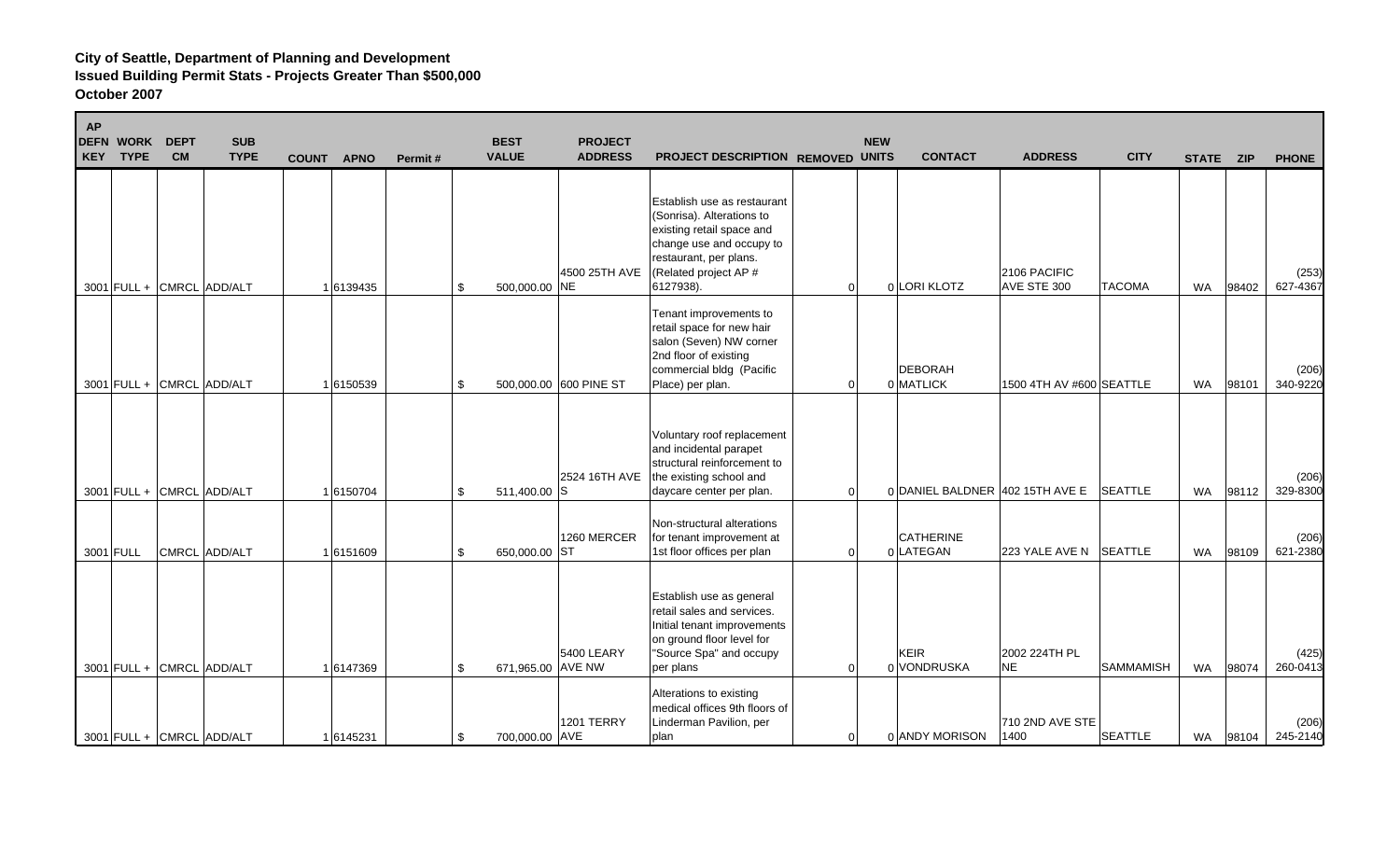| AP<br>KEY | <b>DEFN WORK</b><br><b>TYPE</b> | <b>DEPT</b><br><b>CM</b> | <b>SUB</b><br><b>TYPE</b> | COUNT APNO | Permit# | <b>BEST</b><br><b>VALUE</b> | <b>PROJECT</b><br><b>ADDRESS</b>                 | PROJECT DESCRIPTION REMOVED UNITS                                                                                                                                                          |                | <b>NEW</b> | <b>CONTACT</b>              | <b>ADDRESS</b>                             | <b>CITY</b>    | STATE ZIP |       | <b>PHONE</b>      |
|-----------|---------------------------------|--------------------------|---------------------------|------------|---------|-----------------------------|--------------------------------------------------|--------------------------------------------------------------------------------------------------------------------------------------------------------------------------------------------|----------------|------------|-----------------------------|--------------------------------------------|----------------|-----------|-------|-------------------|
|           | 3001 FULL + CMRCL ADD/ALT       |                          |                           | 1 6061868  |         | \$                          | 791,125.00 1930 POST AL                          | Change of Use from<br>Assisted Living to Medical<br>Service Office and alter<br>tenant space per plan.                                                                                     | 6              |            | <b>ASHLEY</b><br>0 WALDRON  | 2124 THIRD AVE<br>SUITE 200                | <b>SEATTLE</b> | <b>WA</b> | 98121 | (206)<br>448-7580 |
|           | 3001 FIELD                      |                          | CMRCL ADD/ALT             | 1 6063162  |         | \$                          | 800,000.00 1401 2ND AVE                          | Alterations to exterior due<br>to water damage to<br>commercial portion of<br>existing building with like for<br>like changes only per plot<br>plan subject to field<br>inspection (stfi). | U              |            | <b>CHRISTIAN</b><br>0 GORRY | 701 DEXTER AVE<br>IN.                      | <b>SEATTLE</b> | <b>WA</b> | 98109 | (206)<br>330-6466 |
|           | 3001 FULL + CMRCL ADD/ALT       |                          |                           | 1 6138191  |         | \$                          | 900,000.00 700 3RD AVE                           | Tenant improvement<br>alteration of existing space<br>for new restaurant &<br>occupy, per plans.                                                                                           | $\Omega$       |            | 0 AIDA RAYMUNDO             | 506 2ND AV,<br><b>SUITE 3300</b>           | <b>SEATTLE</b> | <b>WA</b> | 98104 | (206)<br>622-4981 |
|           | 3001 FULL + CMRCL ADD/ALT       |                          |                           | 1 6148698  |         | \$                          | 937,522.00 967 THOMAS ST occupy per plan.        | Initial office TI at 4th floor to<br>the existing office building &                                                                                                                        | 0              |            | 0 TRICIA DONNEL             | 600 UNIVERSITY<br>ST SUITE 1818            | <b>SEATTLE</b> | <b>WA</b> | 98101 | (206)<br>223-4999 |
|           | 3001 FULL C CMRCL ADD/ALT       |                          |                           | 1 6144327  |         | \$                          | 2656 NE<br>UNIVERSITY<br>1,845,628.00 VILLAGE ST | Construct mezzanine and<br>alter existing Apple<br>Computer store @<br>University Village and<br>occupy per plans.                                                                         | 0              |            | 0 GILBERT RECLA             | 1420 5TH AV<br>#2400                       | <b>SEATTLE</b> | <b>WA</b> | 98101 | (206)<br>623-4646 |
|           | 3001 FULL + CMRCL ADD/ALT       |                          |                           | 1 6138963  |         | \$                          | 1,896,297.00 500 MERCER ST and occupy per plan   | Initial tenant improvement<br>on floor C2 for 'Officemax'                                                                                                                                  | $\overline{0}$ |            | 0 SCOTT HARRIS              | 1420 5TH AV STE<br>2400 (CALLISON<br>ARCH) | <b>SEATTLE</b> | WA        | 98101 | (206)<br>623-4646 |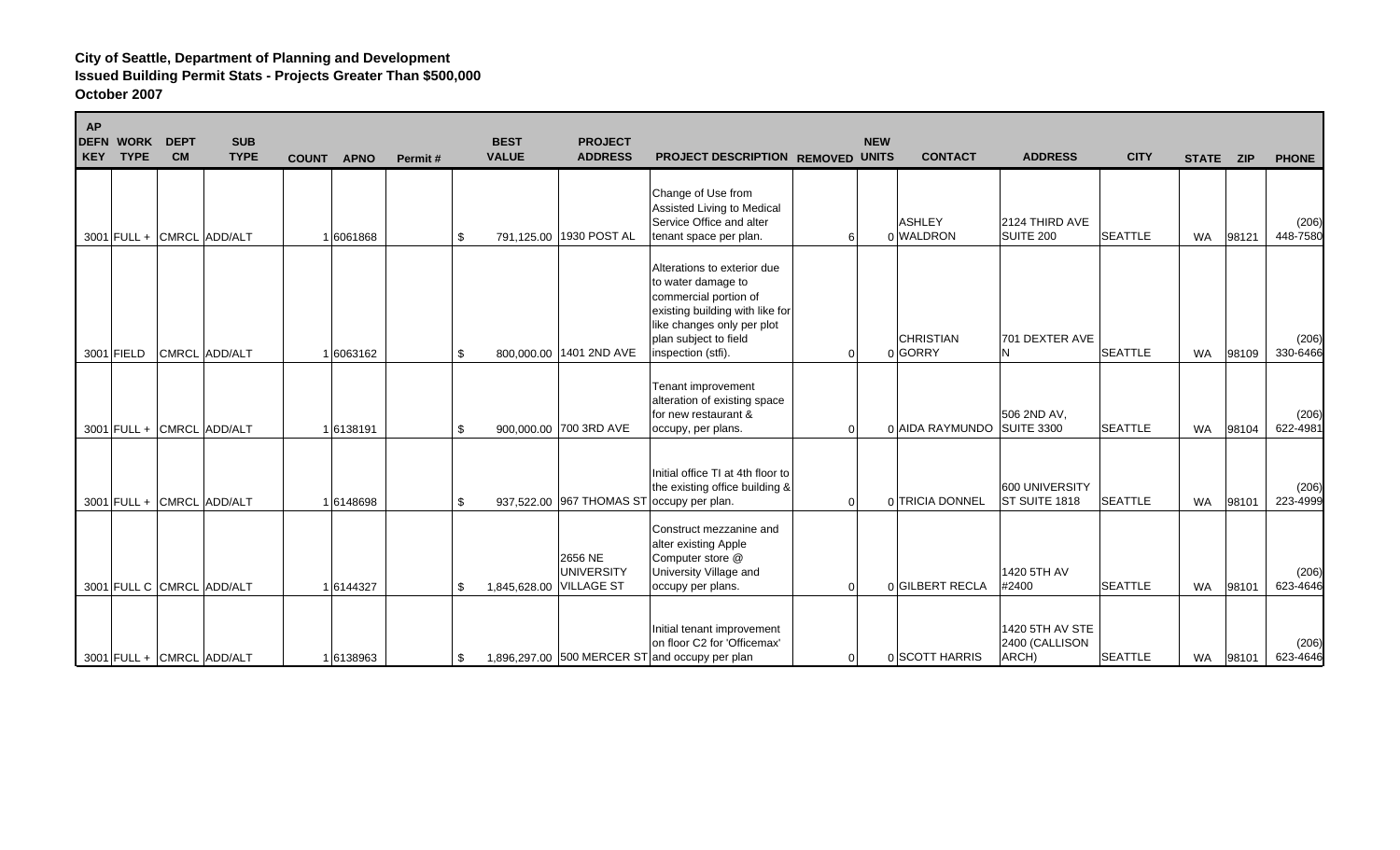| <b>AP</b> | <b>DEFN WORK</b><br>KEY TYPE | <b>DEPT</b><br><b>CM</b>  | <b>SUB</b><br><b>TYPE</b> | <b>COUNT</b> | <b>APNO</b> | Permit# |    | <b>BEST</b><br><b>VALUE</b> | <b>PROJECT</b><br><b>ADDRESS</b>   | PROJECT DESCRIPTION REMOVED UNITS                                                                                                                                                                                                                                          |          | <b>NEW</b>     | <b>CONTACT</b>                          | <b>ADDRESS</b>                         | <b>CITY</b>       | STATE ZIP |       | <b>PHONE</b>      |
|-----------|------------------------------|---------------------------|---------------------------|--------------|-------------|---------|----|-----------------------------|------------------------------------|----------------------------------------------------------------------------------------------------------------------------------------------------------------------------------------------------------------------------------------------------------------------------|----------|----------------|-----------------------------------------|----------------------------------------|-------------------|-----------|-------|-------------------|
|           |                              |                           | 3001 FULL C CMRCL ADD/ALT |              | 1 6140305   |         | \$ | 9,500,000.00 AVE W          | 201 ELLIOTT                        | Architectural, structural &<br>mechanical upgrades to<br>existing office/R & D labs<br>building per plans. (Seismic<br>upgrades under separate<br>permit).                                                                                                                 | $\Omega$ |                | 0 HERBERT BAKER AVE E SUITE 201 SEATTLE | 1124 EASTLAKE                          |                   | <b>WA</b> | 98109 | (206)<br>957-6400 |
|           | 3001 FULL C IND              |                           | ADD/ALT                   |              | 1 6083193   |         | \$ | 1,000,000.00 AVE            | 1319 WESTERN                       | Phase II of II - Construction<br>and replacement of a gas-<br>fired boiler with a bio-mass<br>fuel boiler / New boiler<br>structural support + new<br>electrical room addition<br>within / all per plan (new<br>stack + associated<br>equipment under separate<br>permits. | $\Omega$ |                | 0 THOMAS GERARD #501                    | 801 2ND AVE                            | <b>SEATTLE</b>    | <b>WA</b> | 98104 | (206)<br>682-3460 |
|           | 3001 FULL C IND              |                           | ADD/ALT                   |              | 16135456    |         | \$ |                             | 2001 W<br>4,465,000.00 GARFIELD ST | Pier 91 Berth-M north end<br>partial dock repair and<br>reconstruction with new<br>concrete piles per plan.                                                                                                                                                                | $\Omega$ |                | 0 CRAIG BELCHER                         | <b>26456 MARINE</b><br><b>VIEW DRS</b> | <b>DES MOINES</b> | <b>WA</b> | 98198 | (206)<br>295-0613 |
|           | 3001 FULL C INST             |                           | ADD/ALT                   |              | 16111113    |         | \$ | 9,400,000.00 NE             | 4000 15TH AVE                      | Substantial alteration<br>including seismic upgrade<br>of classroom/office building<br>at existing institution (U of<br>W, Clark Hall) per plans.                                                                                                                          | $\Omega$ |                | 0 JON O'HARE                            | <b>26456 MARINE</b><br>VIEW DR S       | <b>DES MOINES</b> | <b>WA</b> | 98198 | (425)<br>301-9541 |
|           |                              | <b>COMMERCIAL ADD/ALT</b> |                           | 16           |             |         | S. | 35,068,937.00               |                                    |                                                                                                                                                                                                                                                                            | 6        | $\mathbf{0}$   |                                         |                                        |                   |           |       |                   |
|           | $3001$ FULL + MF             |                           | ADD/ALT                   |              | 16118713    |         | \$ | 500,000.00 AVE N            | 12515<br><b>GREENWOOD</b>          | Alter 3rd Floor common use<br>area including two openings<br>in existing bearing wall of<br>existing apartment per plan.                                                                                                                                                   |          | $\overline{0}$ | 0 CINDI DEWITT                          | 12505<br>GREENWOOD<br><b>AVENUE N</b>  | <b>SEATTLE</b>    | WA        | 98133 | (206)<br>919-9019 |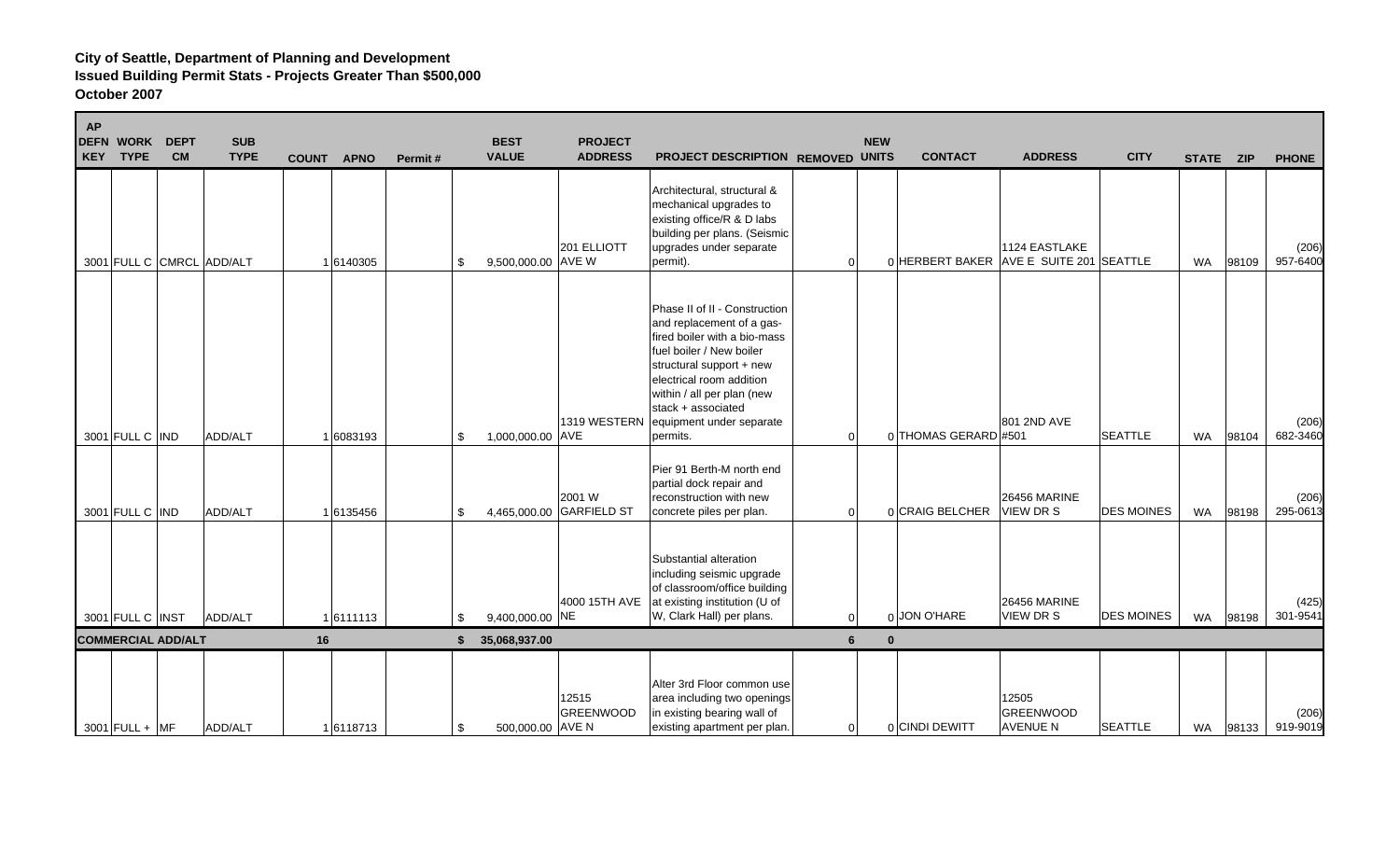| <b>AP</b><br><b>DEFN WORK</b><br>KEY | <b>TYPE</b> | <b>DEPT</b><br><b>CM</b> | <b>SUB</b><br><b>TYPE</b> | <b>COUNT</b> | <b>APNO</b> | Permit# | <b>BEST</b><br><b>VALUE</b> | <b>PROJECT</b><br><b>ADDRESS</b> | PROJECT DESCRIPTION REMOVED UNITS                                                                                                                                                                                                                                                                                              | <b>NEW</b> | <b>CONTACT</b>                 | <b>ADDRESS</b>                      | <b>CITY</b>    | STATE ZIP |       | <b>PHONE</b>      |
|--------------------------------------|-------------|--------------------------|---------------------------|--------------|-------------|---------|-----------------------------|----------------------------------|--------------------------------------------------------------------------------------------------------------------------------------------------------------------------------------------------------------------------------------------------------------------------------------------------------------------------------|------------|--------------------------------|-------------------------------------|----------------|-----------|-------|-------------------|
|                                      | 3001 FIELD  | <b>MF</b>                | ADD/ALT                   |              | 1 6156354   |         | \$                          |                                  | Work to comply<br>w/Washington<br>Condominium Act, the<br>Housing and Building<br>Maintenance Code, SMC<br>22.903 and EHB-1848,<br>exchange existing windows<br>(like for like or better) and<br>interior non-structural<br>improvements to all units<br>600,000.00 220 16TH AVE E subject to field inspections.               | O          | 0 BRETT CLIFTON                | 5101<br><b>WALLINGFORD</b><br>AVE N | <b>SEATTLE</b> | <b>WA</b> | 98103 | (206)<br>290-7392 |
| $3001$ FULL + MF                     |             |                          | ADD/ALT                   |              | 1 6145816   |         | 684,783.00 W                | 1407 2ND AVE                     | Alterations/repair to West<br>Town View (59 unit multi-<br>family apartment) to include<br>window resealing, roof<br>repairs, stair screen<br>replacements, new interior<br>finishes in public spaces,<br>barrier-free upgrades to<br>public restrooms, new<br>mailboxes and<br>decommissioned trash<br>chutes, all per plans. |            | <b>STEPHANIE VAN</b><br>0 DYKE | 120 SIXTH AVE N<br>P.O. BOX 19028   | <b>SEATTLE</b> | WA        | 98109 | (206)<br>615-3493 |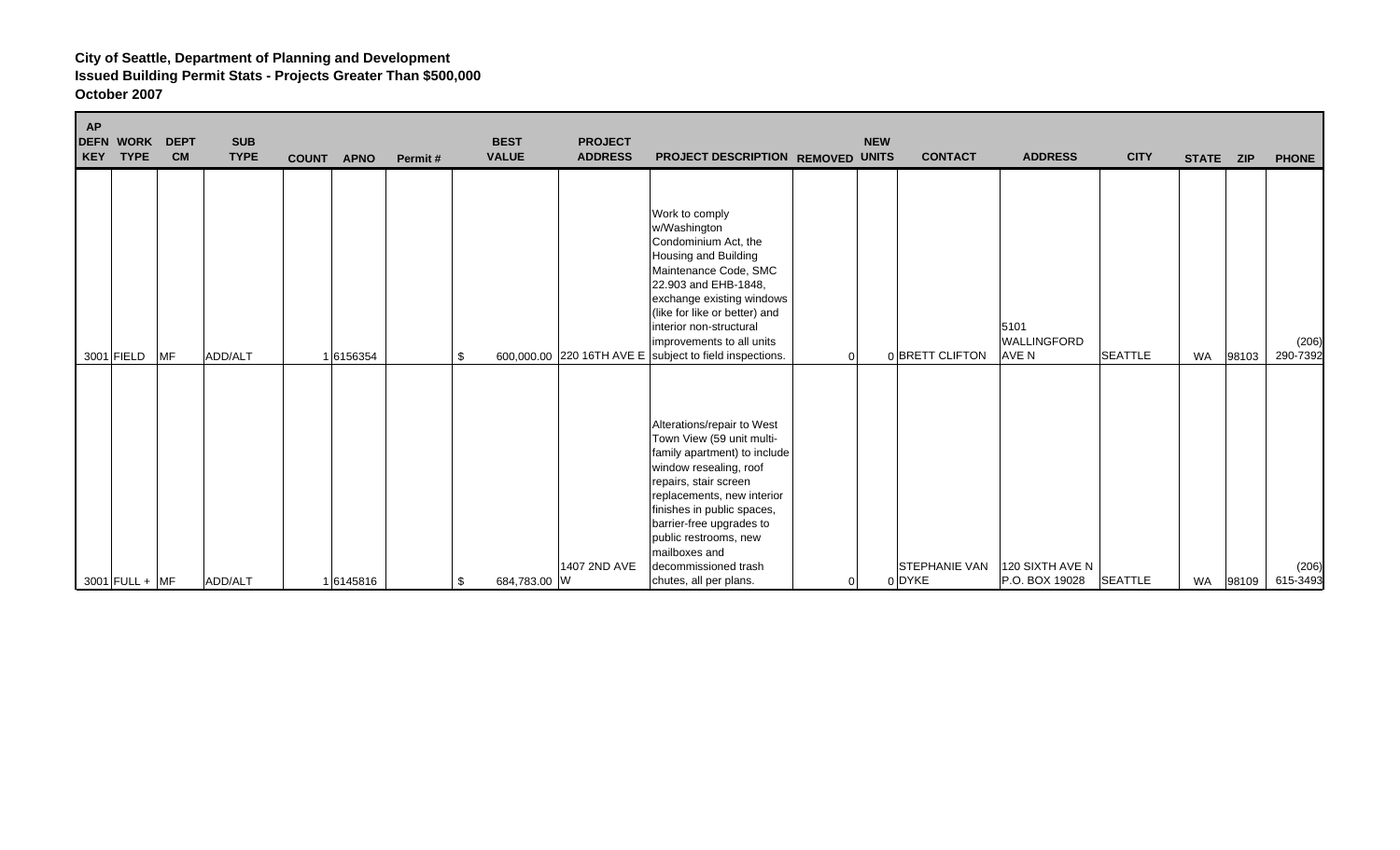| <b>AP</b> | <b>DEFN WORK</b><br>KEY TYPE | <b>DEPT</b><br><b>CM</b> | <b>SUB</b><br><b>TYPE</b> | <b>COUNT</b> | <b>APNO</b> | Permit# |     | <b>BEST</b><br><b>VALUE</b> | <b>PROJECT</b><br><b>ADDRESS</b>          | PROJECT DESCRIPTION REMOVED UNITS                                                                                                                                                                                                                                                                                               |                | <b>NEW</b> | <b>CONTACT</b>                 | <b>ADDRESS</b>                    | <b>CITY</b>    | STATE ZIP |       | <b>PHONE</b>      |
|-----------|------------------------------|--------------------------|---------------------------|--------------|-------------|---------|-----|-----------------------------|-------------------------------------------|---------------------------------------------------------------------------------------------------------------------------------------------------------------------------------------------------------------------------------------------------------------------------------------------------------------------------------|----------------|------------|--------------------------------|-----------------------------------|----------------|-----------|-------|-------------------|
|           | $3001$ FULL + MF             |                          | ADD/ALT                   |              | 1 6144944   |         | \$  | 970,508.00 SW               | 6339 34TH AVE                             | Alterations/repair to Stewart<br>Manor (75 unit apartment)<br>to include repair of exterior<br>masonry, roof and windows,<br>new interior finishes<br>throughout common areas,<br>barrier-free upgrades to<br>public bathrooms and<br>community kitchen, new<br>mailboxes and<br>decommissioned trash<br>chutes, all per plans. | $\Omega$       |            | <b>STEPHANIE VAN</b><br>0 DYKE | 120 SIXTH AVE N<br>P.O. BOX 19028 | <b>SEATTLE</b> | <b>WA</b> | 98109 | (206)<br>615-3493 |
|           | 3001 FULL + MF               |                          | ADD/ALT                   |              | 1 6145821   |         | \$. |                             | 1,020,322.00 533 3RD AVE W all per plans. | Alterations/repairs to<br>Center West (92 unit multi-<br>family apartment) to include<br>exterior masonry and roof<br>repair, reseal windows, new<br>interior finishes throughout<br>common areas, barrier-free<br>upgrades to public<br>bathrooms and community<br>kitchen and new mailboxes.                                  | $\overline{0}$ |            | <b>STEPHANIE VAN</b><br>0 DYKE | 120 SIXTH AVE N<br>P.O. BOX 19028 | SEATTLE        | <b>WA</b> | 98109 | (206)<br>615-3493 |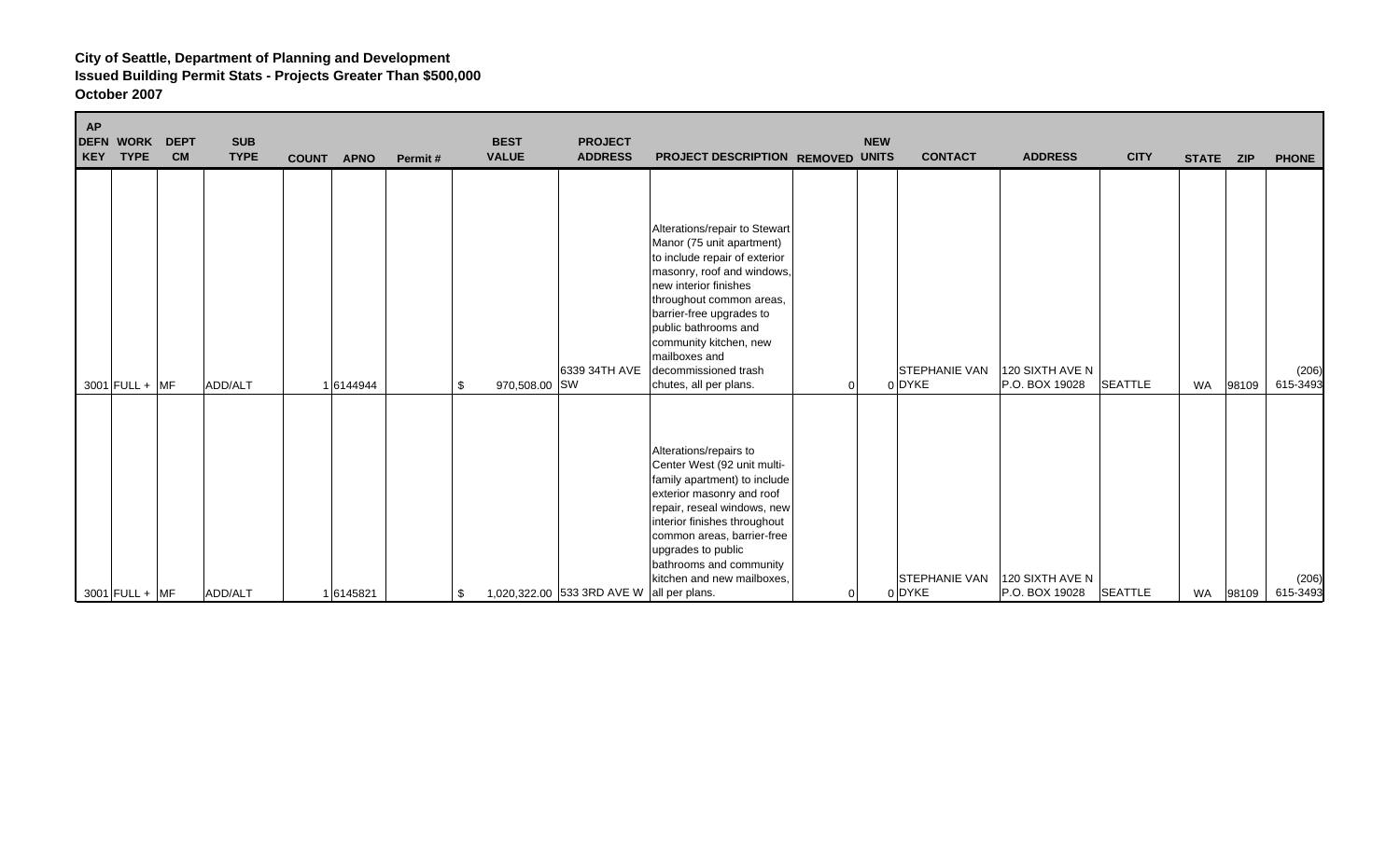| <b>AP</b> | <b>DEFN WORK</b><br>KEY TYPE | <b>DEPT</b><br><b>CM</b> | <b>SUB</b><br><b>TYPE</b> | <b>COUNT</b> | <b>APNO</b> | Permit# | <b>BEST</b><br><b>VALUE</b> | <b>PROJECT</b><br><b>ADDRESS</b> | PROJECT DESCRIPTION REMOVED UNITS                                                                                                                                                                                                                                                                                                                  |          | <b>NEW</b> | <b>CONTACT</b>                 | <b>ADDRESS</b>                    | <b>CITY</b>    | STATE ZIP |       | <b>PHONE</b>      |
|-----------|------------------------------|--------------------------|---------------------------|--------------|-------------|---------|-----------------------------|----------------------------------|----------------------------------------------------------------------------------------------------------------------------------------------------------------------------------------------------------------------------------------------------------------------------------------------------------------------------------------------------|----------|------------|--------------------------------|-----------------------------------|----------------|-----------|-------|-------------------|
|           | $3001$ FULL + MF             |                          | ADD/ALT                   |              | 1 6145812   | \$      | 1,043,630.00 AVE            | 1420 WESTERN                     | Alterations/repairs to Ross<br>Manor (100 unit multi-family<br>apartment) to include roof<br>repair, window<br>replacements, new interior<br>finishes in 1st & 2nd floor<br>common areas, barrier-free<br>upgrades to public<br>bathrooms and community<br>kitchen and decommission<br>trash chutes, all per plans.                                | $\Omega$ |            | <b>STEPHANIE VAN</b><br>0 DYKE | 120 SIXTH AVE N<br>P.O. BOX 19028 | <b>SEATTLE</b> | <b>WA</b> | 98109 | (206)<br>615-3493 |
|           | $3001$ FULL + MF             |                          | ADD/ALT                   |              | 1 6145797   | \$      | 1,122,005.00 NE             | 4700 12TH AVE                    | Alterations/repairs<br>University House (102 unit<br>multifamily apartment) to<br>include exterior masonry<br>repair, new wall flashings<br>above garage, reseal<br>windows, roof repairs, new<br>interior finishes throughout<br>common spaces, barrier-<br>free upgrades to public<br>bathrooms and supports for<br>unit toilets, all per plans. | 0        |            | <b>STEPHANIE VAN</b><br>0 DYKE | 120 SIXTH AVE N<br>P.O. BOX 19028 | <b>SEATTLE</b> | <b>WA</b> | 98109 | (206)<br>615-3493 |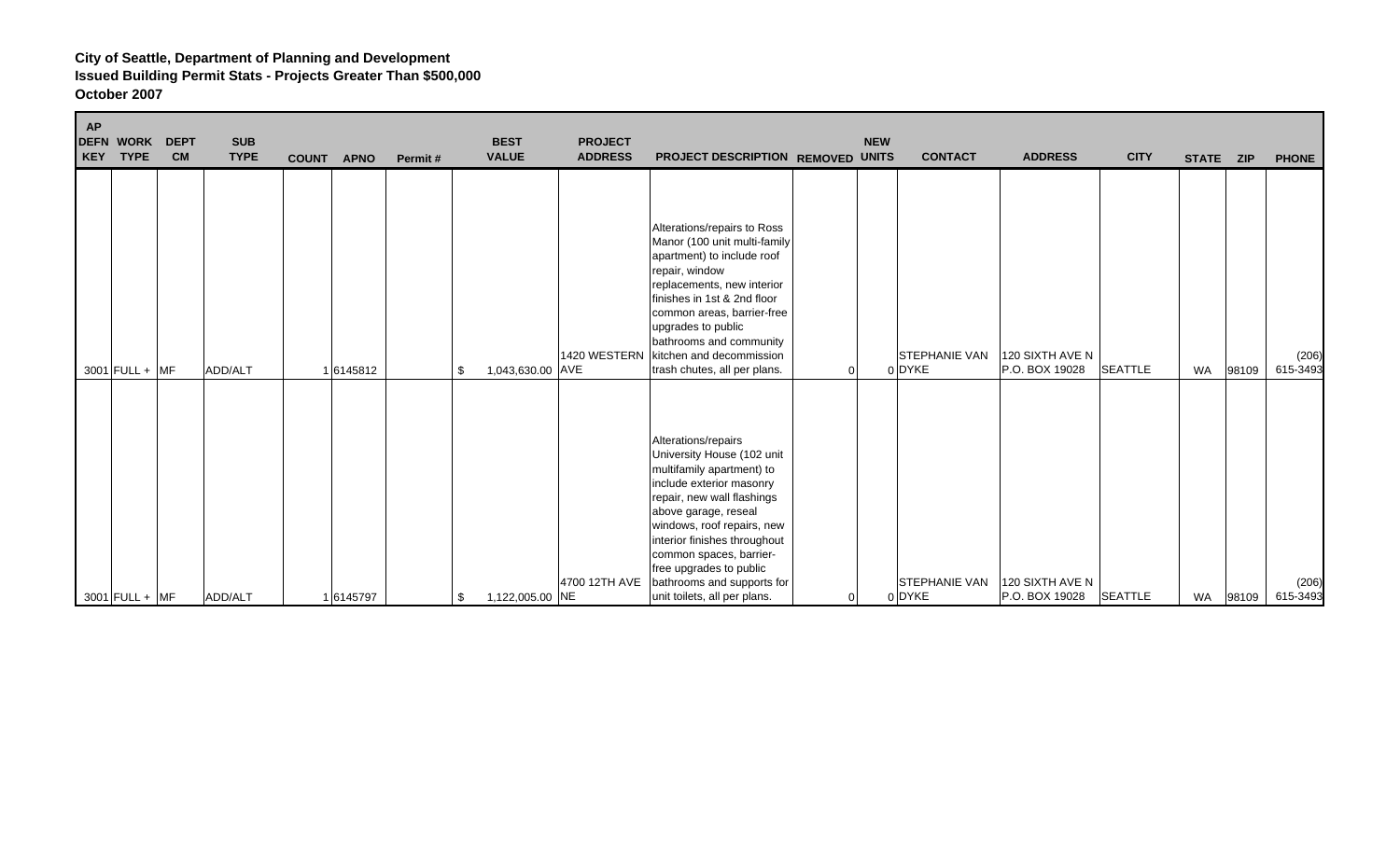| <b>AP</b> | <b>DEFN WORK</b><br>KEY TYPE | <b>DEPT</b><br><b>CM</b> | <b>SUB</b><br><b>TYPE</b> | <b>COUNT</b> | <b>APNO</b> | Permit# | <b>BEST</b><br><b>VALUE</b> | <b>PROJECT</b><br><b>ADDRESS</b> | PROJECT DESCRIPTION REMOVED UNITS                                                                                                                                                                                                                                                                                                               |                | <b>NEW</b>   | <b>CONTACT</b>                                       | <b>ADDRESS</b>                    | <b>CITY</b>     | STATE ZIP |       | <b>PHONE</b>      |
|-----------|------------------------------|--------------------------|---------------------------|--------------|-------------|---------|-----------------------------|----------------------------------|-------------------------------------------------------------------------------------------------------------------------------------------------------------------------------------------------------------------------------------------------------------------------------------------------------------------------------------------------|----------------|--------------|------------------------------------------------------|-----------------------------------|-----------------|-----------|-------|-------------------|
|           | $3001$ FULL + MF             |                          | ADD/ALT                   |              | 16144938    |         | \$<br>1,193,379.00 AVE S    | 9201 RAINIER                     | Alterations/repairs to Barton<br>Place (91 unit multifamily<br>apartment) to include repair<br>of exterior masonry, roof<br>waterproofing replacement,<br>new finishes througout<br>common areas, barrier-free<br>upgrades to public<br>bathrooms and community<br>kitchen, new mailboxes and<br>decommissioned trash<br>chutes, all per plans. | $\overline{0}$ |              | <b>STEPHANIE VAN</b><br>0 DYKE                       | 120 SIXTH AVE N<br>P.O. BOX 19028 | <b>SEATTLE</b>  | <b>WA</b> | 98109 | (206)<br>615-3493 |
|           | 3001 FIELD MF                |                          | ADD/ALT                   |              | 1 6156266   |         | \$<br>1,231,000.00 NE       | 4722 12TH AVE                    | Remove and replace siding,<br>guardrails and windows and<br>roof replacement in existing<br>condominimum building per<br>stfi.                                                                                                                                                                                                                  | $\overline{0}$ |              | 0 JASON MCKENZIE SUITE 810                           | 10900 NE 8TH ST                   | <b>BELLEVUE</b> | <b>WA</b> | 98004 | (425)<br>451-1301 |
|           | <b>MULTIFAMILY ADD/ALT</b>   |                          |                           | 9            |             |         | \$<br>8,365,627.00          |                                  |                                                                                                                                                                                                                                                                                                                                                 | $\mathbf{0}$   | $\mathbf{0}$ |                                                      |                                   |                 |           |       |                   |
|           | 3003 FULL C CMRCL CHILD      |                          |                           |              | 16153634    |         | \$                          | 500,000.00 821 2ND AVE           | <b>Blanket Permit for interior</b><br>non-structural alterations to<br>the 8th floor. VAROLII                                                                                                                                                                                                                                                   | $\overline{0}$ |              | <b>BLANKET:</b><br><b>EXCHANGE BLDG</b><br>$0$ ID #1 | 821 2ND AVE                       | <b>SEATTLE</b>  | <b>WA</b> |       | n/a               |
|           | 3003 FULL C CMRCL CHILD      |                          |                           |              | 1 6150849   |         | \$                          | 500,000.00 509 OLIVE WAY         | <b>Blanket Permit for interior</b><br>non-structural alterations<br>for the 4th & 5th floor<br>Oniva, Inc in Medical/<br>Dental Building.                                                                                                                                                                                                       | $\overline{0}$ |              | 0 LIBBY HINSLEY                                      | 1326 5TH AVE<br><b>SUITE 500</b>  | <b>SEATTLE</b>  | <b>WA</b> | 98101 | (206)<br>342-0113 |
|           | 3003 FULL C CMRCL CHILD      |                          |                           |              | 16155037    |         | \$                          | 1,120,000.00 1501 4TH AVE        | <b>Blanket Permit for interior</b><br>non-structural alterations to<br>the 9th, 22nd, and 23rd<br>floors. NORDSTROM                                                                                                                                                                                                                             | $\overline{0}$ |              | 0 SHANE HAGER                                        | 7811 123RD AVE<br><b>NE</b>       | <b>KIRKLAND</b> | <b>WA</b> | 98033 | (425)<br>896-2831 |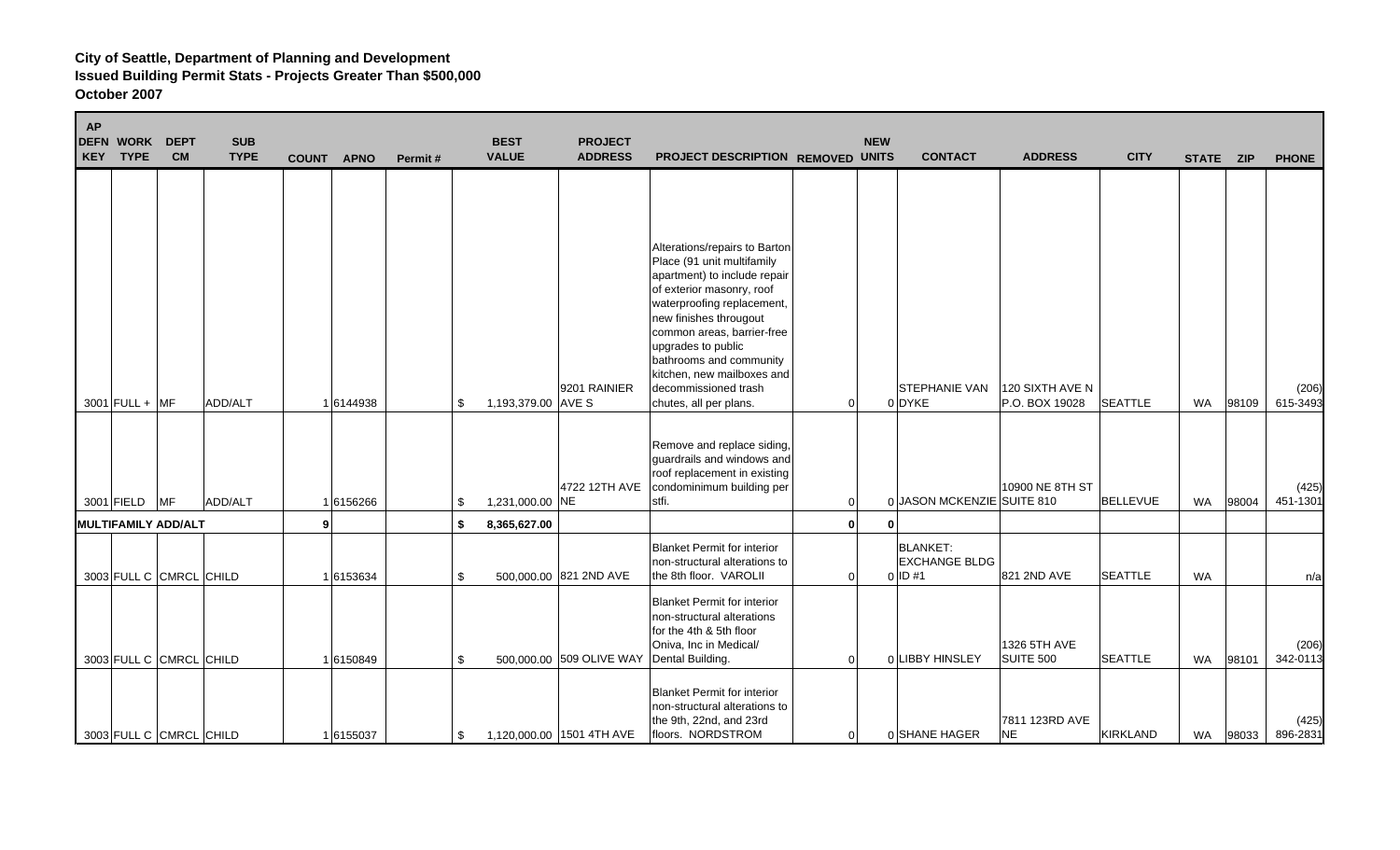| <b>AP</b>      | <b>DEFN WORK</b><br>KEY TYPE          | <b>DEPT</b><br><b>CM</b> | <b>SUB</b><br><b>TYPE</b> | <b>COUNT</b> | <b>APNO</b> | Permit# | <b>BEST</b><br><b>VALUE</b>           | <b>PROJECT</b><br><b>ADDRESS</b> | PROJECT DESCRIPTION REMOVED UNITS                                                                                                                                                                        | <b>NEW</b>               | <b>CONTACT</b>             | <b>ADDRESS</b>                          | <b>CITY</b>       | STATE ZIP |       | <b>PHONE</b>      |
|----------------|---------------------------------------|--------------------------|---------------------------|--------------|-------------|---------|---------------------------------------|----------------------------------|----------------------------------------------------------------------------------------------------------------------------------------------------------------------------------------------------------|--------------------------|----------------------------|-----------------------------------------|-------------------|-----------|-------|-------------------|
|                | 3003 FULL C CMRCL CHILD               |                          |                           |              | 1 6153630   |         | \$<br>6,838,331.00 AVE N              | 320 WESTLAKE                     | Blanket Permit for interior<br>non-structural alterations.<br>Administrative Permit only -<br>no work authorized.                                                                                        | $\Omega$                 | 0 JODI PATTERSON VIEW DR S | <b>26456 MARINE</b>                     | <b>DES MOINES</b> | WA        | 98198 | (425)<br>681-4718 |
| <b>BLANKET</b> |                                       |                          |                           |              |             |         | 8,958,331.00                          |                                  |                                                                                                                                                                                                          | $\mathbf{0}$<br>$\bf{0}$ |                            |                                         |                   |           |       |                   |
|                | 1004 FULL C INST<br><b>MECHANICAL</b> |                          | <b>MECHANICAL</b>         |              | 1 6154766   |         | \$<br>3,100,000.00 NE<br>3,100,000.00 | 4000 15TH AVE                    | Install new HVAC heating<br>and cooling system for all 4<br>floors of Savory Hall and 8<br><b>VFR</b> systems                                                                                            | $\Omega$                 | 0 JON O'HARE               | <b>26456 MARINE</b><br><b>VIEW DR S</b> | <b>DES MOINES</b> | WA        | 98198 | (425)<br>301-9541 |
|                | 3001 FULL C CMRCL NEW                 |                          |                           |              | 6083562     |         | \$<br>507,117.00 NW                   | 8318 15TH AVE                    | Construction of a fuel<br>dispenser facility with full<br>canopy and retail kiosk &<br>occupy per plan<br>(mechanical included)                                                                          |                          | $0$ K-Y SU                 | 230 NE JUNIPER<br>ST SUITE 201          | <b>ISSAQUAH</b>   | <b>WA</b> | 98027 | (206)<br>719-8709 |
|                | 3001 FULL C CMRCL NEW                 |                          |                           |              | 1 6097324   |         | \$<br>510,858.00 NW                   | 8415 8TH AVE                     | Establish use as townhouse<br>& live work. Construct<br>triplex with associated<br>office with attached<br>garages (east). Per<br>plan.(Review and<br>processing for 2 A/P's<br>under 6097324). Building |                          | 0 BRITTANI ARD             | PO BOX 99486                            | <b>SEATTLE</b>    | WA        | 98139 | (206)<br>282-7990 |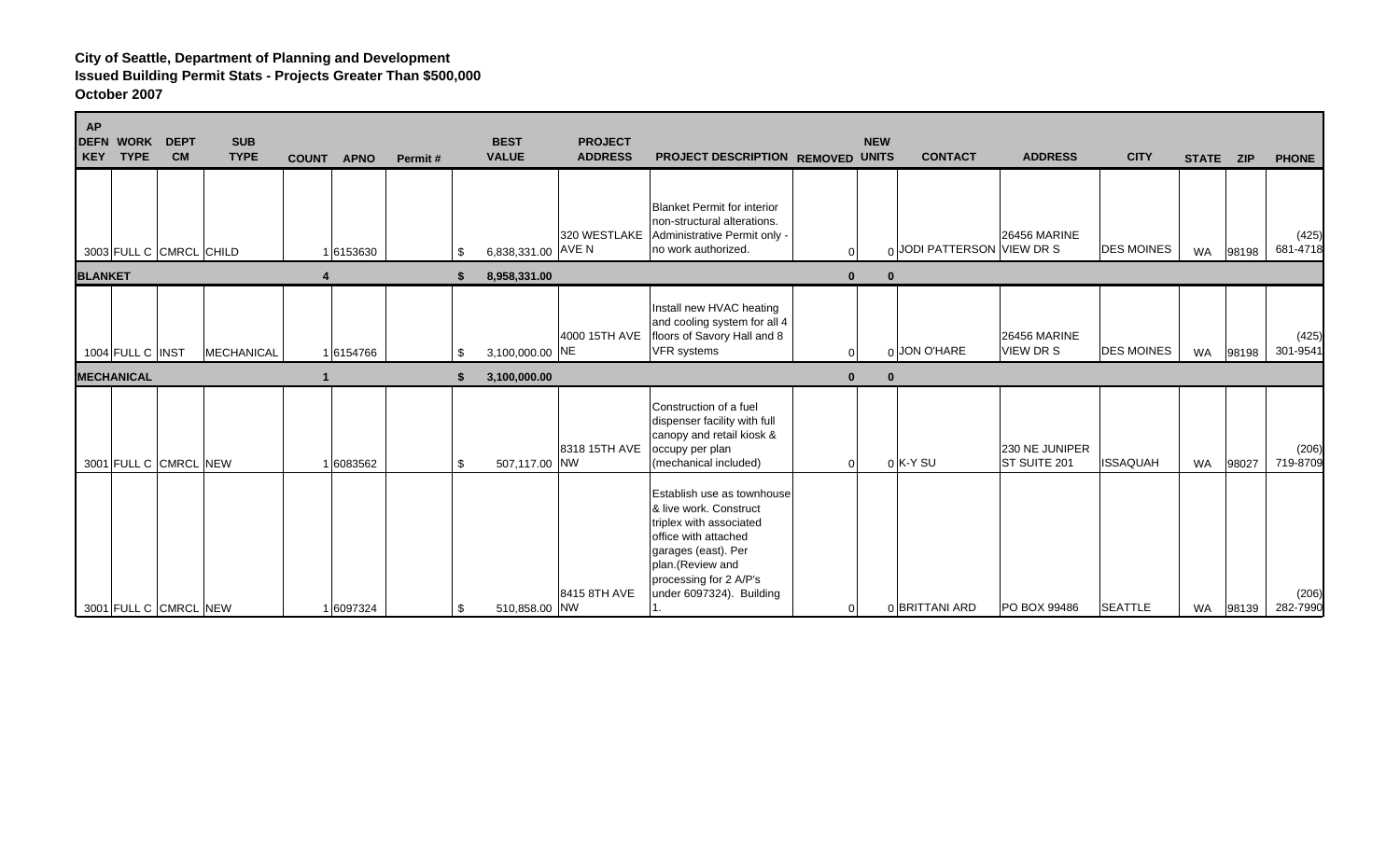| AP | <b>DEFN WORK</b><br>KEY TYPE | <b>DEPT</b><br><b>CM</b> | <b>SUB</b><br><b>TYPE</b> | <b>COUNT</b> | <b>APNO</b> | Permit# | <b>BEST</b><br><b>VALUE</b> | <b>PROJECT</b><br><b>ADDRESS</b> | PROJECT DESCRIPTION REMOVED UNITS                                                                                                                                                                                                        |                | <b>NEW</b> | <b>CONTACT</b>                | <b>ADDRESS</b>                               | <b>CITY</b>     | STATE ZIP |          | <b>PHONE</b>      |
|----|------------------------------|--------------------------|---------------------------|--------------|-------------|---------|-----------------------------|----------------------------------|------------------------------------------------------------------------------------------------------------------------------------------------------------------------------------------------------------------------------------------|----------------|------------|-------------------------------|----------------------------------------------|-----------------|-----------|----------|-------------------|
|    |                              | 3001 FULL C CMRCL NEW    |                           |              | 1 6141863   | \$      | 520,968.00 SW               | 4705 WEST                        | <b>ESTABLISH USE AS</b><br><b>COMMUNITY CENTER.</b><br><b>CONSTRUCT</b><br><b>COMMUNITY CENTER</b><br>(DUWAMISH<br>LONGHOUSE &<br>CULTURAL CENTER)<br><b>WITH ACCESSORY</b><br>MARGINAL WAY PARKING ON GRADE;<br><b>OCCUPY PER PLAN.</b> | 0              |            | 0 BYRON BARNES                | 3560 NE<br><b>SIMPSON ST</b>                 | PORTLAND        | OR.       | 97211    | (503)<br>288-5447 |
|    |                              | 3001 FULL C CMRCL NEW    |                           |              | 1 6120871   | \$      | 684,577.00 WAY S            | 2218 AIRPORT                     | <b>Establish use and construct</b><br>as manufacturing building<br>per plans. Occupancy by<br>seperate permit.<br>Construct (5) live work units                                                                                          | $\Omega$       |            | 0 JIM TRUEBLOOD PO BOX 595    |                                              | <b>ISSAQUAH</b> | WA        | 98027    | (206)<br>954-9631 |
|    |                              | 3001 FULL C CMRCL NEW    |                           |              | 16100884    | \$      | 757,091.00 W                | 3841 34TH AVE                    | & Establish (5) surface<br>parking spots, Occupy per<br>plans.                                                                                                                                                                           | $\overline{0}$ |            | <b>SAMANTHA</b><br>0BEADEL    | 119 W. DENNY<br><b>WAY</b>                   | <b>SEATTLE</b>  | WA        | 98119    | (206)<br>281-8225 |
|    |                              | 3001 FULL C CMRCL NEW    |                           |              | 16117746    | \$      | 949,539.00 AVE SW           | 2411 HARBOR                      | Establish use as live-work<br>units. Construct one 3-<br>story 6-unit live-work<br>townhouse with attached<br>garages and occupy per<br>plan                                                                                             | $\Omega$       |            | 0 JILL BURDEEN                | 4302 SW ALASKA<br><b>STREET SUITE</b><br>200 | <b>SEATTLE</b>  | <b>WA</b> | 98116    | (206)<br>933-1150 |
|    |                              | 3001 FULL C CMRCL NEW    |                           |              | 16118791    | \$      | 1,455,000.00 AVE W          | 614 ELLIOTT                      | Phase II of III for<br>construction of a 4-sty<br>office bldg with three below-<br>grade parking/Foundation<br>and floor structures up to<br>first floor structural review<br>only/build per plans. MUP #<br>2003435.                    | 0              |            | <b>MARY HANNA</b><br>0 MURPHY | 7350 ALONZO<br>AVE NW                        | <b>SEATTLE</b>  |           | WA 98117 | (206)<br>784-1133 |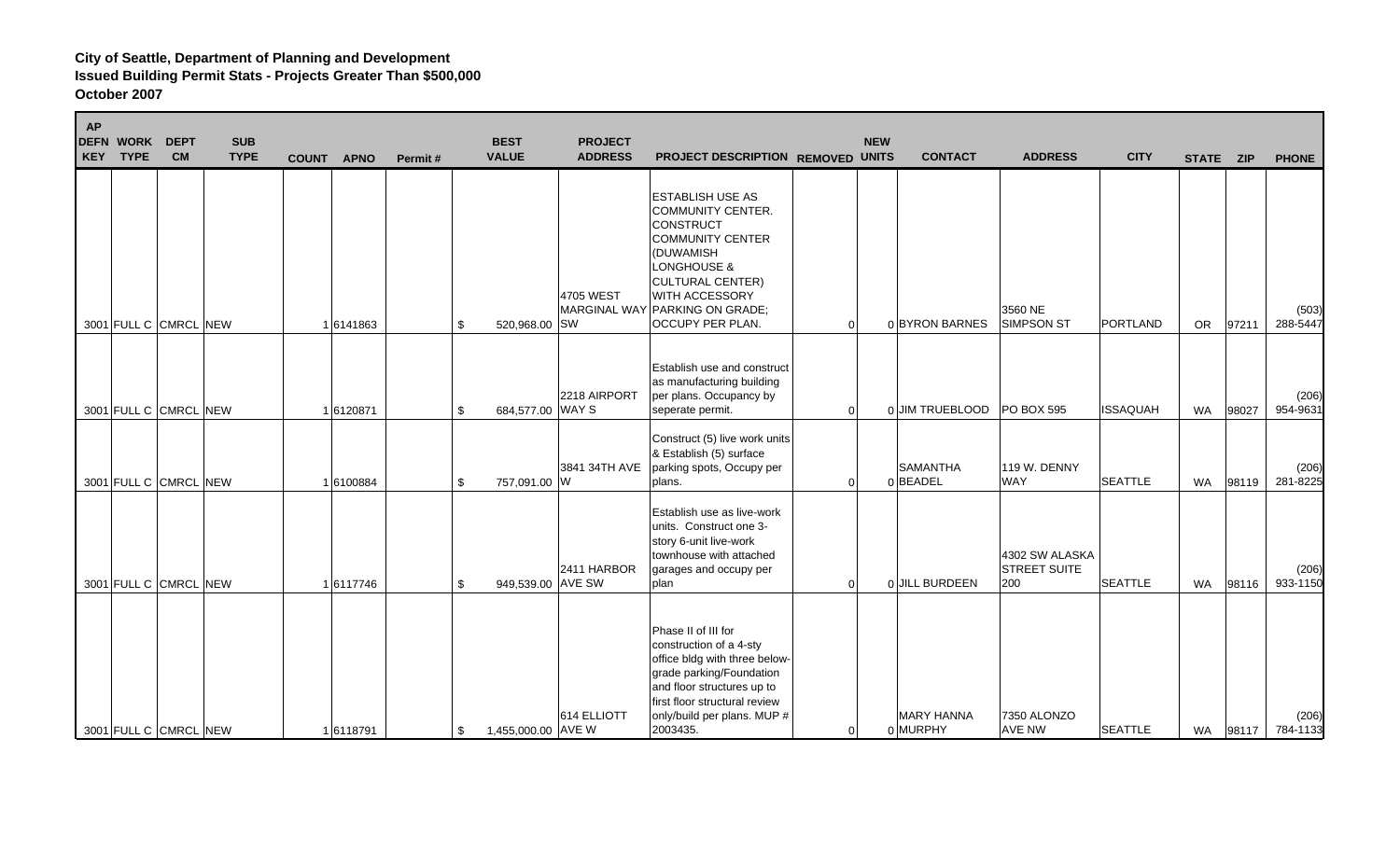| <b>AP</b><br><b>DEFN WORK</b><br><b>DEPT</b><br><b>CM</b><br>KEY TYPE | <b>SUB</b><br><b>TYPE</b> | COUNT APNO | Permit# | <b>BEST</b><br><b>VALUE</b> | <b>PROJECT</b><br><b>ADDRESS</b> | PROJECT DESCRIPTION REMOVED UNITS                                                                                                                                                                                |                | <b>NEW</b>     | <b>CONTACT</b>     | <b>ADDRESS</b>                                    | <b>CITY</b>             | STATE ZIP |       | <b>PHONE</b>      |
|-----------------------------------------------------------------------|---------------------------|------------|---------|-----------------------------|----------------------------------|------------------------------------------------------------------------------------------------------------------------------------------------------------------------------------------------------------------|----------------|----------------|--------------------|---------------------------------------------------|-------------------------|-----------|-------|-------------------|
| 3001 FULL C CMRCL NEW                                                 |                           | 1 6080179  |         | 2,150,000.00<br>\$          | 1800 S<br><b>JACKSON ST</b>      | Phase I of III for<br>Construction of a mixed-<br>use apartment bldg with<br>street level commercial and<br>below-grade parking<br>(Shoring & Excavation Only<br>this permit)/ Build per plans<br>(MUP 2408988). | 0              | 0 MEYER        | <b>CHRISTOPHER</b> | 7525 SE 24TH ST<br>SUITE 180                      | MERCER<br><b>ISLAND</b> | WA        | 98040 | (206)<br>275-4060 |
| 3001 FULL C CMRCL NEW                                                 |                           | 1 6117977  |         | 3,000,000.00 AVE W<br>S.    | 614 ELLIOTT                      | Phase I of III for<br>construction of a 4-sty<br>office bldg with two below-<br>grade parking/Shoring &<br>Excavation only/build per<br>plans                                                                    | 0              | 0 MURPHY       | <b>MARY HANNA</b>  | 7350 ALONZO<br><b>AVE NW</b>                      | <b>SEATTLE</b>          | <b>WA</b> | 98117 | (206)<br>784-1133 |
| 3001 FULL C CMRCL NEW                                                 |                           | 1 6079749  |         | \$                          | 4,700,532.00 2233 1ST AVE        | Phase III of III for complete<br>construction of structural<br>and architectural for all<br>floors above grade at mixed<br>occupancy structure and<br>occupy, per plans and<br>MUP#2100510.                      | $\Omega$       | 34 CHRIS SNELL |                    | 2324 1ST AV #112 SEATTLE                          |                         | WA        | 98121 | (206)<br>441-2989 |
| 3001 FULL C CMRCL NEW                                                 |                           | 1 6093628  |         | \$                          | 7,121,702.00 567 JOHN ST         | Phase III of III, structural<br>and architectural, for<br>construct a new mixed-use<br>building with basement<br>accessory parking and<br>occupy, per plans and MUP<br>A/P#3006337.                              | $\overline{0}$ |                |                    | <b>26456 MARINE</b><br>50 CRAIG BELCHER VIEW DR S | <b>DES MOINES</b>       | WA        | 98198 | (206)<br>295-0613 |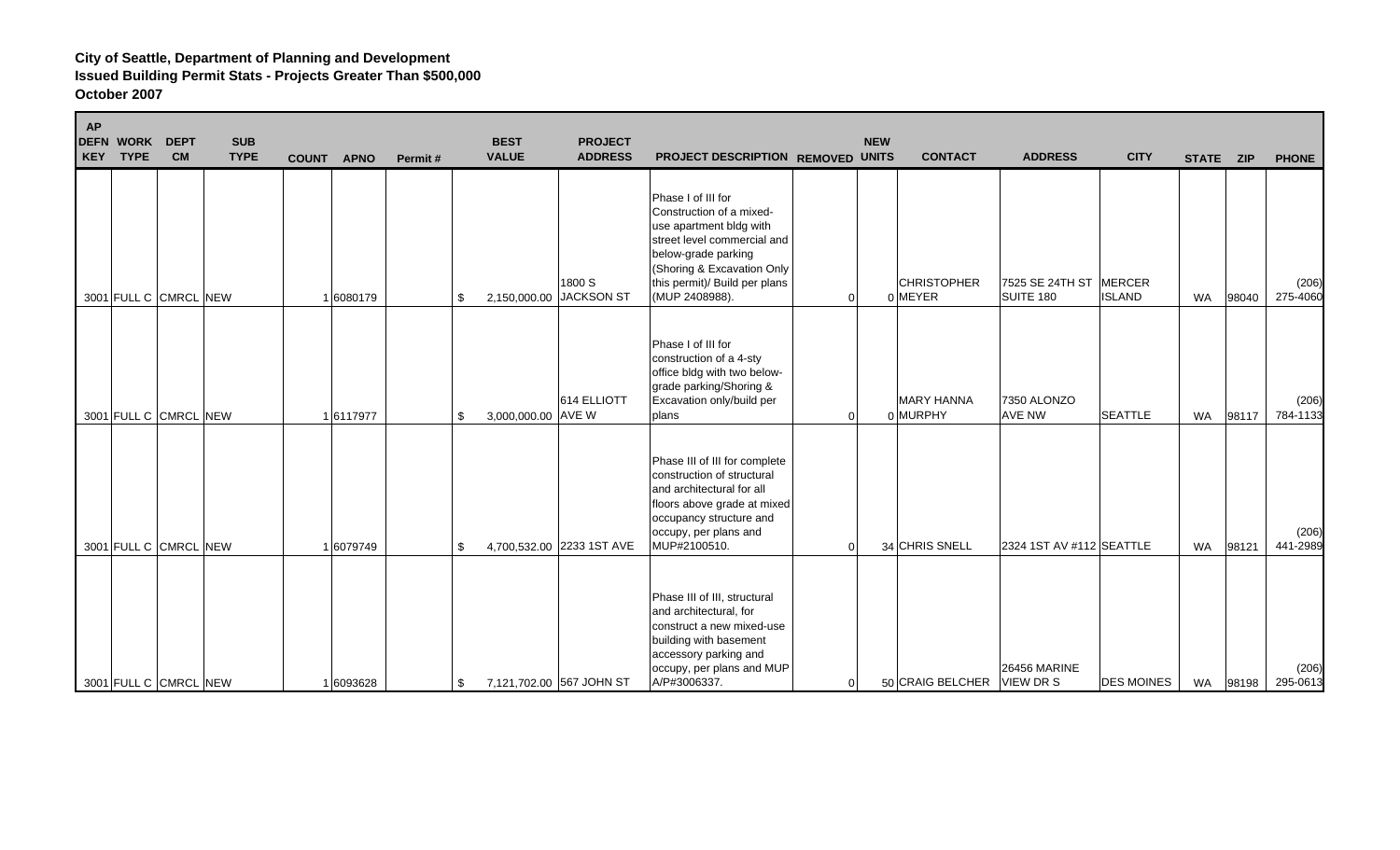| <b>AP</b><br>KEY | <b>DEFN WORK</b><br><b>TYPE</b> | <b>DEPT</b><br><b>CM</b> | <b>SUB</b><br><b>TYPE</b> | <b>COUNT</b> | <b>APNO</b> | Permit# | <b>BEST</b><br><b>VALUE</b>     | <b>PROJECT</b><br><b>ADDRESS</b> | PROJECT DESCRIPTION REMOVED UNITS                                                                                                                                                       | <b>NEW</b>   | <b>CONTACT</b>             | <b>ADDRESS</b>                          | <b>CITY</b>       | STATE ZIP |       | <b>PHONE</b>      |
|------------------|---------------------------------|--------------------------|---------------------------|--------------|-------------|---------|---------------------------------|----------------------------------|-----------------------------------------------------------------------------------------------------------------------------------------------------------------------------------------|--------------|----------------------------|-----------------------------------------|-------------------|-----------|-------|-------------------|
|                  |                                 | 3001 FULL C CMRCL NEW    |                           |              | 1 6110366   |         | 10,000,000.00 904 7TH AVE<br>\$ |                                  | Phase II of III for<br>construction of a 9-story<br>commercial<br>structure/Admin office,<br>Retail, Accessory<br>parking/shell and core only.<br>Build per plans                       |              | 0 JODI PATTERSON VIEW DR S | <b>26456 MARINE</b>                     | <b>DES MOINES</b> | <b>WA</b> | 98198 | (425)<br>681-4718 |
|                  |                                 | 3001 FULL C CMRCL NEW    |                           |              | 1 6093603   |         | 19,867,040.00 AVE N<br>\$       | 100 TAYLOR                       | Phase III of III, structural<br>and architectural, for<br>construct a new retail/office<br>building with basement<br>accessory parking and<br>occupy, per plans and MUP<br>A/P#3006337. | <sup>0</sup> | 140 CRAIG BELCHER          | <b>26456 MARINE</b><br><b>VIEW DR S</b> | <b>DES MOINES</b> | <b>WA</b> | 98198 | (206)<br>295-0613 |
|                  |                                 | 3001 FULL C CMRCL NEW    |                           |              | 1 6132506   |         | \$                              | 20,000,000.00 2001 8TH AVE       | Phase 2 of 3 / construction<br>of a new 28-story mixed<br>occupancy highrise /Office,<br>Retail, Accessory parking /<br>Below-grade parking<br>structure per plans.                     |              | 0 GARY SCOTT               | 1420 5TH AVE<br><b>SUITE 2400</b>       | <b>SEATTLE</b>    | <b>WA</b> | 98101 | (206)<br>623-4646 |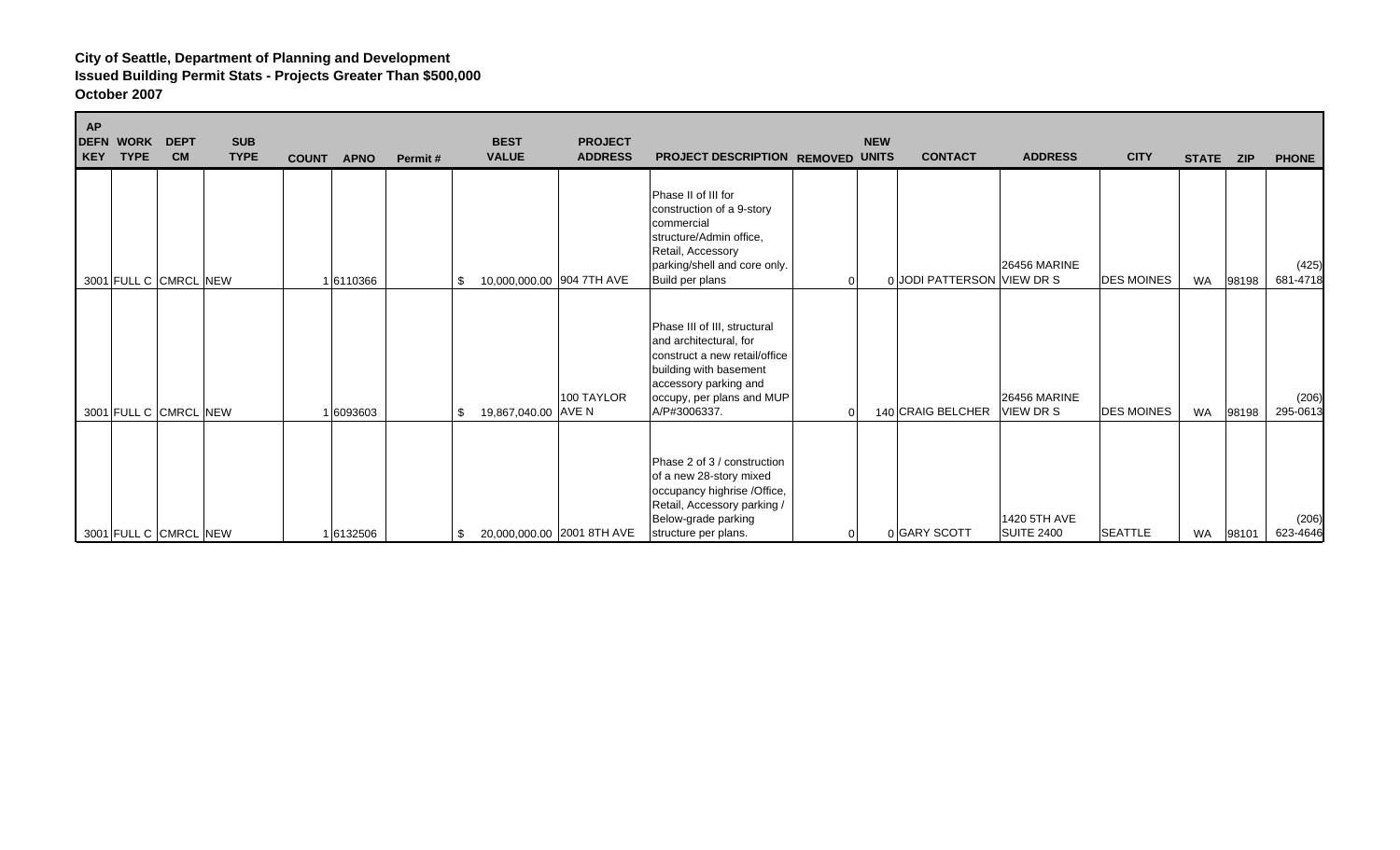| <b>AP</b> | <b>DEFN WORK</b><br><b>KEY TYPE</b> | <b>DEPT</b><br><b>CM</b> | <b>SUB</b><br><b>TYPE</b> | <b>COUNT</b> | <b>APNO</b> | Permit# | <b>BEST</b><br><b>VALUE</b> | <b>PROJECT</b><br><b>ADDRESS</b> | PROJECT DESCRIPTION REMOVED UNITS                                                                                                                                                                                                                                                                                 |          | <b>NEW</b><br><b>CONTACT</b> | <b>ADDRESS</b>                   | <b>CITY</b>       | STATE ZIP |       | <b>PHONE</b>      |
|-----------|-------------------------------------|--------------------------|---------------------------|--------------|-------------|---------|-----------------------------|----------------------------------|-------------------------------------------------------------------------------------------------------------------------------------------------------------------------------------------------------------------------------------------------------------------------------------------------------------------|----------|------------------------------|----------------------------------|-------------------|-----------|-------|-------------------|
|           |                                     | 3001 FULL C CMRCL NEW    |                           |              | 6129921     | \$.     |                             | 27,000,000.00 505 1ST AVE S      | Phase I B of II to build an<br>addition of a 7-story,<br>308,000 sf, commercial<br>office building with ground<br>floor retail above a 4-level<br>440 stall, underground<br>parking garage. Shoring,<br>Excavation, Foundation and<br>Substructure to Grade this<br>phase per plans. Micro<br>piles under 6152626 | $\Omega$ | 0 JON O'HARE                 | <b>26456 MARINE</b><br>VIEW DR S | <b>DES MOINES</b> | <b>WA</b> | 98198 | (425)<br>301-9541 |
|           |                                     | 3001 FULL C CMRCL NEW    |                           |              | 6096018     | \$      | 29,205,370.00 ALASKA ST     | 4100 SW                          | Phase II of II for<br>construction of a mixed use<br>(retail and apartment)<br>building with below grade<br>parking/ Structural and<br><b>Architectural Completion</b><br>This Phase/ occupy per<br>plans                                                                                                         | $\Omega$ | 155 GEORGE GIBBS             | 101 STEWART ST<br>SUITE 200      | <b>SEATTLE</b>    | <b>WA</b> | 98101 | (206)<br>624-8154 |
|           |                                     | 3001 FULL C CMRCL NEW    |                           |              | 1 6129884   | \$      | 31,000,000.00 GARFIELD ST   | 2001 W                           | PORT OF SEATTLE T-91 /<br>construct new 2-story<br>cruise passenger terminal<br>structure + associated<br>grading and dock upgrades<br>and occupy per plan.                                                                                                                                                       | 0        | <b>MATTHEW</b><br>0BLINSTRUB | 2711 ALASKAN<br><b>WAY</b>       | <b>SEATTLE</b>    | WA        | 98121 | (206)<br>728-3711 |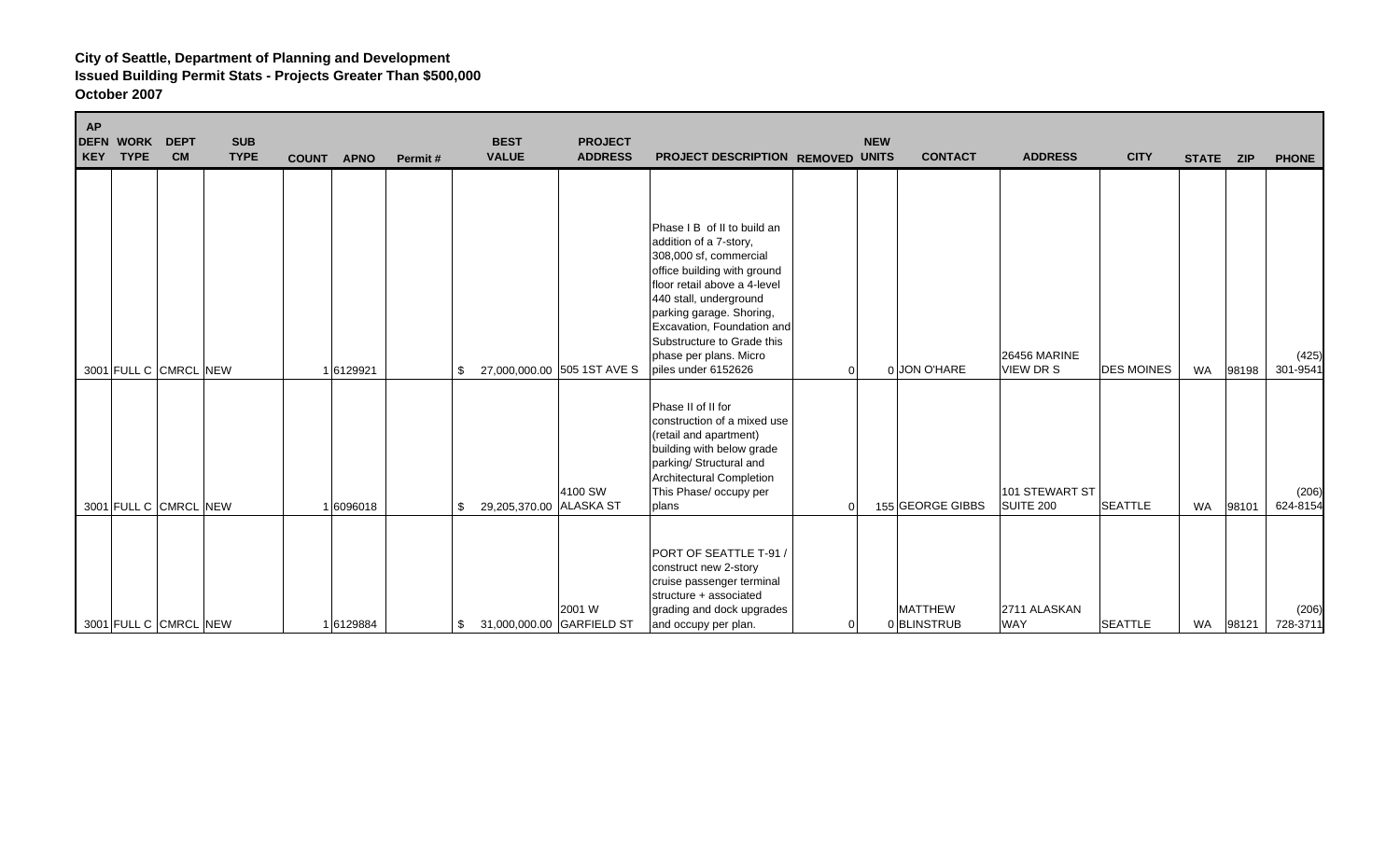| <b>AP</b><br><b>DEFN WORK</b><br><b>DEPT</b><br><b>CM</b><br>KEY TYPE | <b>SUB</b><br><b>TYPE</b> | <b>APNO</b><br><b>COUNT</b> | Permit# | <b>BEST</b><br><b>VALUE</b>     | <b>PROJECT</b><br><b>ADDRESS</b> | PROJECT DESCRIPTION REMOVED UNITS                                                                                                                                                                                                                                                         |              | <b>NEW</b><br><b>CONTACT</b>     | <b>ADDRESS</b>         | <b>CITY</b>       | STATE ZIP |       | <b>PHONE</b>      |
|-----------------------------------------------------------------------|---------------------------|-----------------------------|---------|---------------------------------|----------------------------------|-------------------------------------------------------------------------------------------------------------------------------------------------------------------------------------------------------------------------------------------------------------------------------------------|--------------|----------------------------------|------------------------|-------------------|-----------|-------|-------------------|
| 3001 FULL C CMRCL NEW                                                 |                           | 1 6110367                   |         | 32,538,096.00 904 7TH AVE<br>S. |                                  | Phase III of III for<br>construction of a 9-story<br>commercial<br>structure/Admin office,<br>Retail, Accessory<br>parking/architectural only/<br>Build per plans                                                                                                                         | 0            | 0 JODI PATTERSON VIEW DR S       | <b>26456 MARINE</b>    | <b>DES MOINES</b> | <b>WA</b> | 98198 | (425)<br>681-4718 |
| 3001 FULL C INST                                                      | <b>NEW</b>                | 1 6132233                   |         | \$.                             | 5,339,959.00 548 15TH AVE        | Construct a 4-story Medical<br>Office Bldg including shell,<br>core and mechanical<br>systems. Tenant<br>improvements and<br>occupancy by separate<br>permit. Demolition under<br>separate permits.                                                                                       | 0            | <b>DEBORAH HART</b><br>0 SHIELDS | 1345 GULF ROAD ROBERTS | POINT             | <b>WA</b> | 98281 | (360)<br>374-0833 |
| 3001 FULL C INST                                                      | <b>NEW</b>                | 1 6133252                   |         | 5,632,312.00 JR WAY S           | 4520 M L KING                    | Establish use as<br>community center and<br>construct a new 2-story<br>community/assembly<br>building, (Rainier Vista<br>Boys & Girls Club + Teen<br>Center).<br>ballfield, playground with<br>surface parking for 80<br>vehicles. And occupy per<br>plans. Addendum to<br>environmental. |              | 0 DAVID VAN SKIKE #500           | 2025 1ST AVE,          | <b>SEATTLE</b>    | WA        | 98121 | (206)<br>382-9540 |
| <b>COMMERCIAL NEW</b>                                                 |                           | 20                          |         | \$202,940,161.00                |                                  |                                                                                                                                                                                                                                                                                           | $\mathbf{0}$ | 379                              |                        |                   |           |       |                   |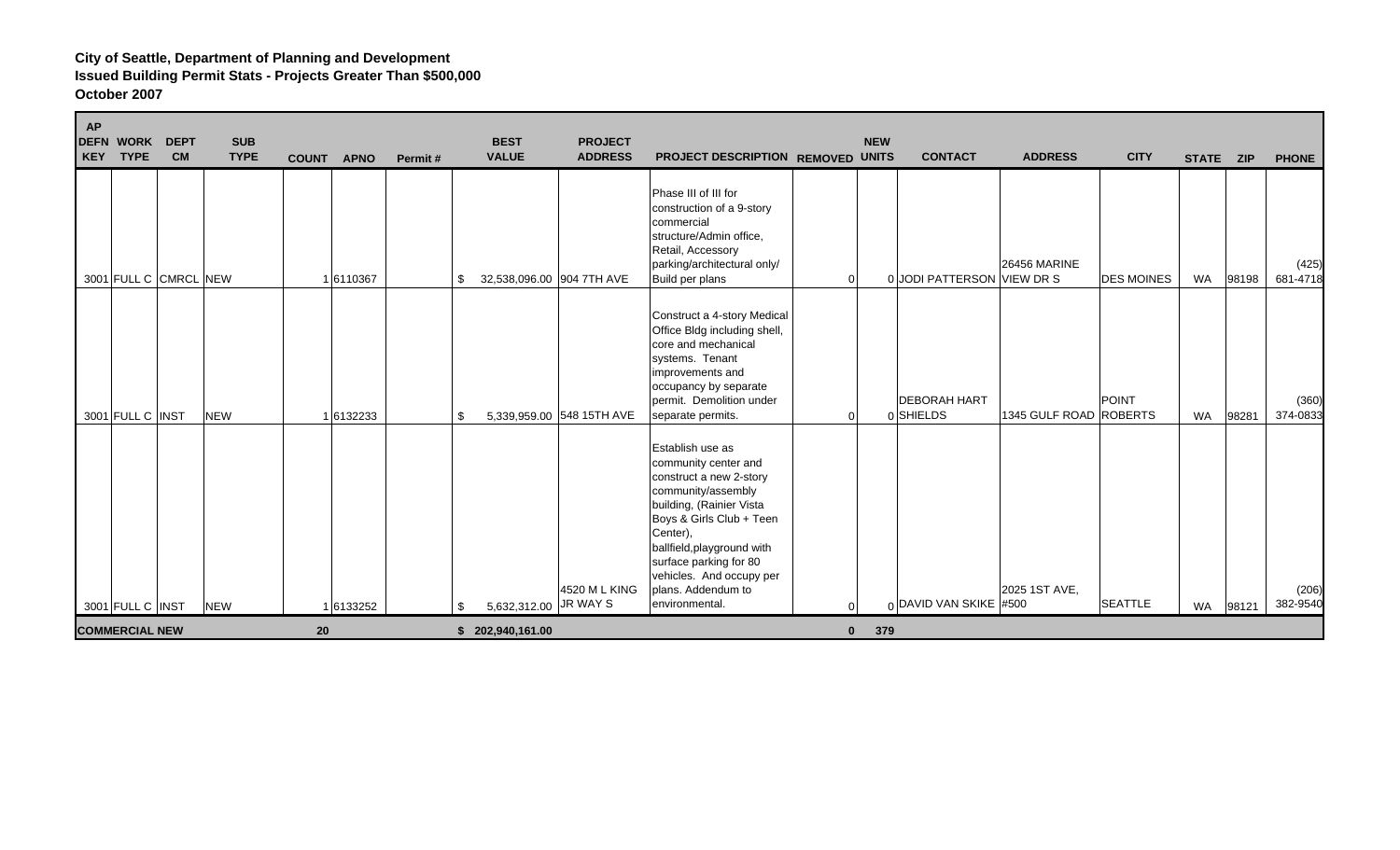| <b>AP</b> | <b>DEFN WORK</b><br>KEY TYPE | <b>DEPT</b><br><b>CM</b> | <b>SUB</b><br><b>TYPE</b> | <b>COUNT</b> | <b>APNO</b> | Permit# | <b>BEST</b><br><b>VALUE</b> | <b>PROJECT</b><br><b>ADDRESS</b>           | PROJECT DESCRIPTION REMOVED UNITS                                                                                                                                                                                                                                                                                                                        |          | <b>NEW</b><br><b>CONTACT</b> | <b>ADDRESS</b>                    | <b>CITY</b>    | STATE ZIP |       | <b>PHONE</b>      |
|-----------|------------------------------|--------------------------|---------------------------|--------------|-------------|---------|-----------------------------|--------------------------------------------|----------------------------------------------------------------------------------------------------------------------------------------------------------------------------------------------------------------------------------------------------------------------------------------------------------------------------------------------------------|----------|------------------------------|-----------------------------------|----------------|-----------|-------|-------------------|
|           | 3001 FULL C MF               |                          | <b>NEW</b>                |              | 1 6112205   | \$      | 504,092.00 NE               | 10750 35TH AVE                             | Establish one new duplex<br>and one new triplex (triplex<br>this permit) and construct<br>one 3-story duplex and one<br>3-story triplex with attached<br>garages per plan (review<br>and processing under<br>6092410)                                                                                                                                    | $\Omega$ | 3 CHRIS PARDO                | 1916 23RD AVE S SEATTLE           |                | <b>WA</b> | 98144 | (206)<br>285-1464 |
|           | 3001 FULL C MF               |                          | <b>NEW</b>                |              | 16114029    | \$      |                             | 4313 S<br>550,655.00 WEBSTER ST            | Construct (1) 4-unit<br>Townhome structure w/<br>attached garage per plan<br>(Construct 4-unit<br>Townhome w/ attached<br>garage,(2) SFD w/ attached<br>garage, and existing Duplex<br>to remain) Processing &<br>Reviews done under<br>6114029                                                                                                          | $\Omega$ | 4 BRITTANI ARD               | PO BOX 99486                      | <b>SEATTLE</b> | WA        | 98139 | (206)<br>282-7990 |
|           | 3001 FULL C MF               |                          | <b>NEW</b>                |              | 16105285    | \$      |                             | 2671 SW<br>SYLVAN<br>562,466.00 HEIGHTS DR | Establish use as<br>townhouses and Construct<br>3-story triplex, unit lots 32-<br>34 per Standard Plan<br>#6099106, this permit<br>(Project Includes: Establish<br>use and construct 9<br>Townhouse Buildings for<br>Unit Lots 24-53 of Parent<br>Lot #2 Sylvan Ridge<br>Townhomes, per plans- All<br>reviews and approvals<br>under Parent A/P#6105283) | 0        |                              | 3BOB ROBINSON 37936 23RD PL S WAY | FEDERAL        | WA        | 98003 | (253)<br>661-1232 |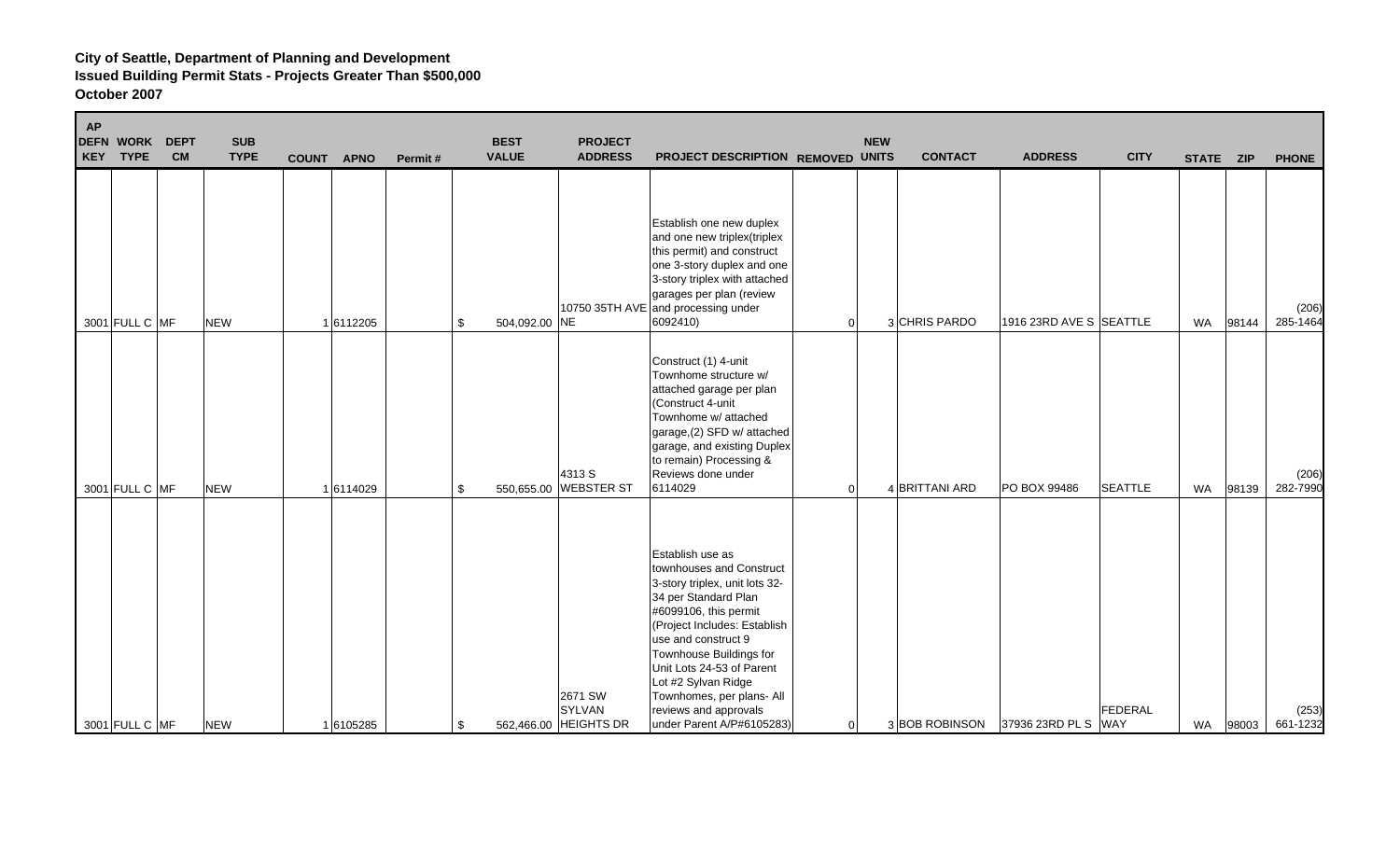| <b>AP</b> | <b>DEFN WORK</b><br>KEY TYPE | <b>DEPT</b><br><b>CM</b> | <b>SUB</b><br><b>TYPE</b> | COUNT APNO | Permit# | <b>BEST</b><br><b>VALUE</b> | <b>PROJECT</b><br><b>ADDRESS</b> | PROJECT DESCRIPTION REMOVED UNITS                                                                                                                                                                                                                                                                                                                        | <b>NEW</b>     | <b>CONTACT</b> | <b>ADDRESS</b>      | <b>CITY</b>           | STATE ZIP |       | <b>PHONE</b>      |
|-----------|------------------------------|--------------------------|---------------------------|------------|---------|-----------------------------|----------------------------------|----------------------------------------------------------------------------------------------------------------------------------------------------------------------------------------------------------------------------------------------------------------------------------------------------------------------------------------------------------|----------------|----------------|---------------------|-----------------------|-----------|-------|-------------------|
|           | 3001 FULL C MF               |                          | <b>NEW</b>                | 1 6105289  |         | \$                          | 2616 SW<br>562,466.00 MYRTLE ST  | Establish use as<br>townhouses and Construct<br>3-story triplex, unit lots 45-<br>47 per Standard Plan<br>#6099106, this permit<br>(Project Includes: Establish<br>use and construct 9<br>Townhouse Buildings for<br>Unit Lots 24-53 of Parent<br>Lot #2 Sylvan Ridge<br>Townhomes, per plans- All<br>reviews and approvals<br>under Parent A/P#6105283) | $\overline{0}$ | 3 BOB ROBINSON | 37936 23RD PL S     | FEDERAL<br><b>WAY</b> | WA        | 98003 | (253)<br>661-1232 |
|           | 3001 FULL C MF               |                          | <b>NEW</b>                | 1 6105291  |         | \$                          | 2600 SW<br>562,466.00 MYRTLE ST  | Establish use as<br>townhouses and Construct<br>3-story triplex, unit lots 51-<br>53 per Standard Plan<br>#6099106, this permit<br>(Project Includes: Establish<br>use and construct 9<br>Townhouse Buildings for<br>Unit Lots 24-53 of Parent<br>Lot #2 Sylvan Ridge<br>Townhomes, per plans- All<br>reviews and approvals<br>under Parent A/P#6105283) | $\overline{0}$ | 3BOB ROBINSON  | 37936 23RD PL S WAY | FEDERAL               | WA        | 98003 | (253)<br>661-1232 |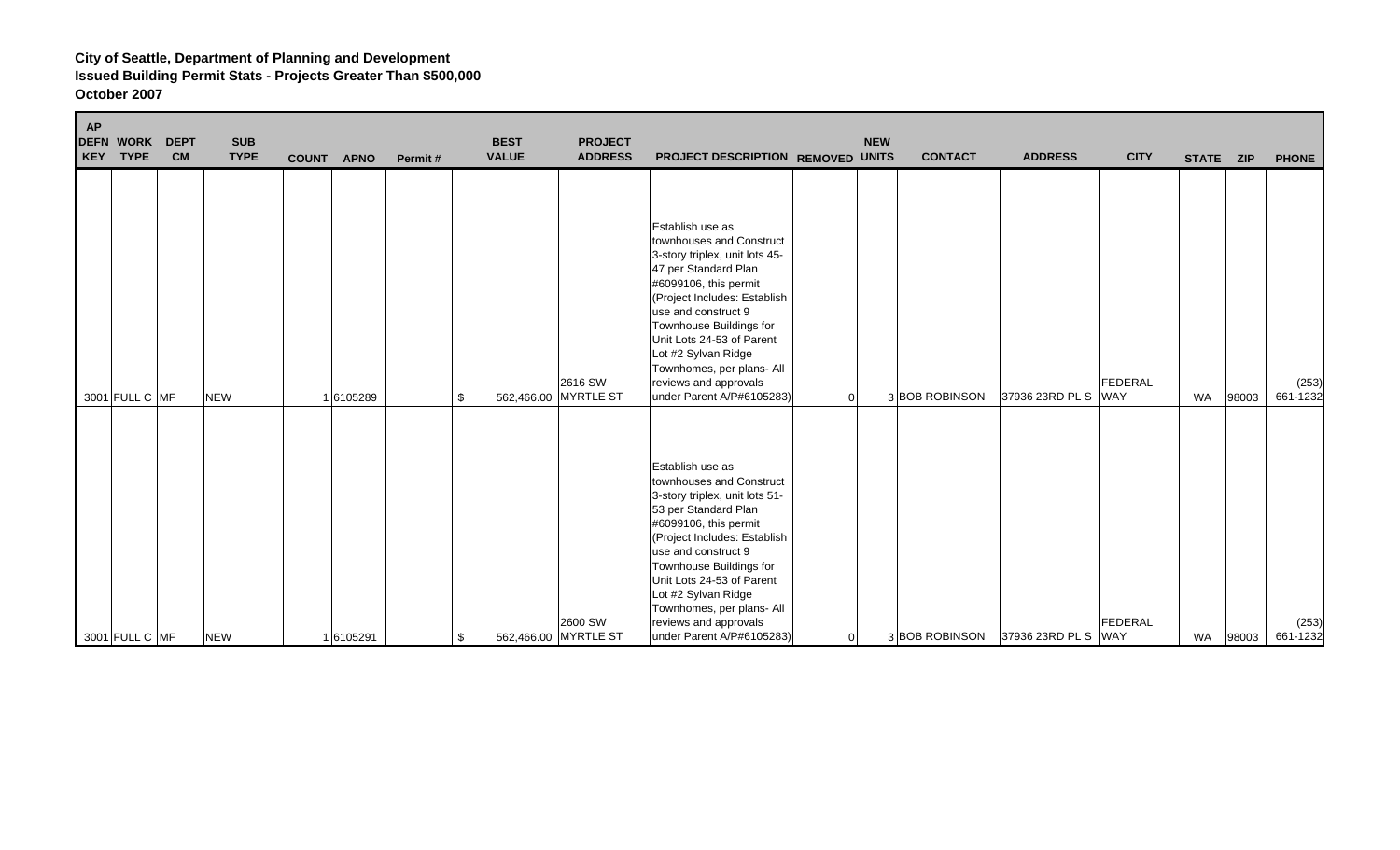| <b>AP</b> | <b>DEFN WORK</b><br>KEY TYPE | <b>DEPT</b><br><b>CM</b> | <b>SUB</b><br><b>TYPE</b> | COUNT APNO | Permit# | <b>BEST</b><br><b>VALUE</b> | <b>PROJECT</b><br><b>ADDRESS</b> | PROJECT DESCRIPTION REMOVED UNITS                                                                                                                                                                                                                                                                                                                        |   | <b>NEW</b> | <b>CONTACT</b> | <b>ADDRESS</b>      | <b>CITY</b> | STATE ZIP |       | <b>PHONE</b>      |
|-----------|------------------------------|--------------------------|---------------------------|------------|---------|-----------------------------|----------------------------------|----------------------------------------------------------------------------------------------------------------------------------------------------------------------------------------------------------------------------------------------------------------------------------------------------------------------------------------------------------|---|------------|----------------|---------------------|-------------|-----------|-------|-------------------|
|           | 3001 FULL C MF               |                          | <b>NEW</b>                | 16105288   | \$      |                             | 2624 SW<br>562,466.00 MYRTLE ST  | Establish use as<br>townhouses and Construct<br>3-story triplex, unit lots 42-<br>44 per Standard Plan<br>#6099106, this permit<br>(Project Includes: Establish<br>use and construct 9<br>Townhouse Buildings for<br>Unit Lots 24-53 of Parent<br>Lot #2 Sylvan Ridge<br>Townhomes, per plans- All<br>reviews and approvals<br>under Parent A/P#6105283) | 0 |            | 3 BOB ROBINSON | 37936 23RD PL S WAY | FEDERAL     | WA        | 98003 | (253)<br>661-1232 |
|           | 3001 FULL C MF               |                          | <b>NEW</b>                | 16105290   | \$      |                             | 2608 SW<br>562,466.00 MYRTLE ST  | Establish use as<br>townhouses and Construct<br>3-story triplex, unit lots 48-<br>50 per Standard Plan<br>#6099106, this permit<br>(Project Includes: Establish<br>use and construct 9<br>Townhouse Buildings for<br>Unit Lots 24-53 of Parent<br>Lot #2 Sylvan Ridge<br>Townhomes, per plans- All<br>reviews and approvals<br>under Parent A/P#6105283) | 0 |            | 3 BOB ROBINSON | 37936 23RD PL S WAY | FEDERAL     | WA        | 98003 | (253)<br>661-1232 |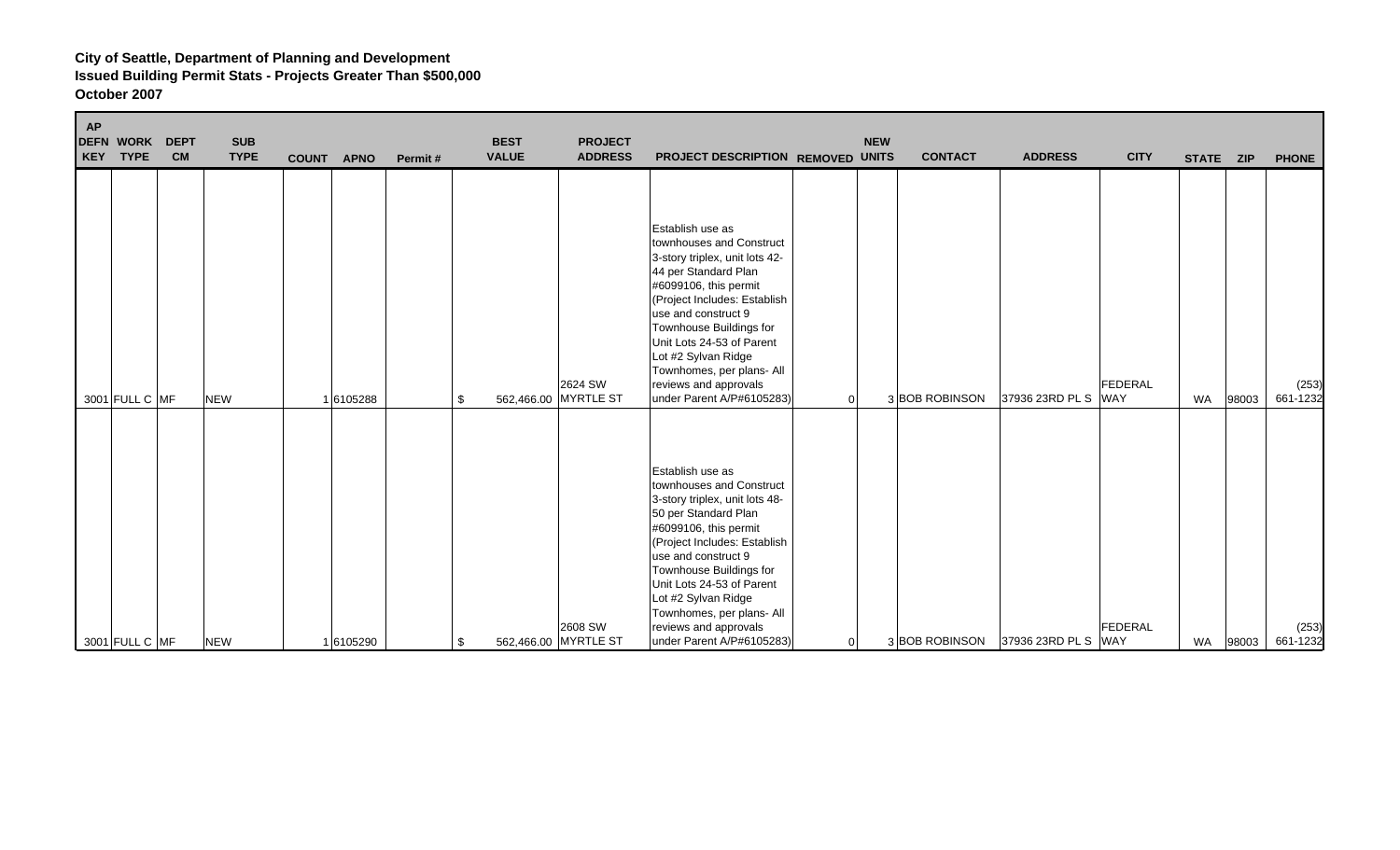| <b>AP</b> | <b>DEFN WORK</b><br>KEY TYPE | <b>DEPT</b><br><b>CM</b> | <b>SUB</b><br><b>TYPE</b> | <b>COUNT</b> | <b>APNO</b> | Permit# | <b>BEST</b><br><b>VALUE</b> | <b>PROJECT</b><br><b>ADDRESS</b> | PROJECT DESCRIPTION REMOVED UNITS                                                                                                                                                                                                                                                                                                                        |                | <b>NEW</b> | <b>CONTACT</b> | <b>ADDRESS</b>                          | <b>CITY</b>                  | STATE ZIP |       | <b>PHONE</b>      |
|-----------|------------------------------|--------------------------|---------------------------|--------------|-------------|---------|-----------------------------|----------------------------------|----------------------------------------------------------------------------------------------------------------------------------------------------------------------------------------------------------------------------------------------------------------------------------------------------------------------------------------------------------|----------------|------------|----------------|-----------------------------------------|------------------------------|-----------|-------|-------------------|
|           | 3001 FULL C MF               |                          | <b>NEW</b>                |              | 6105287     | \$      |                             | 2632 SW<br>562,466.00 MYRTLE ST  | Establish use as<br>townhouses and Construct<br>3-story triplex, unit lots 39-<br>41 per Standard Plan<br>#6099106, this permit<br>(Project Includes: Establish<br>use and construct 9<br>Townhouse Buildings for<br>Unit Lots 24-53 of Parent<br>Lot #2 Sylvan Ridge<br>Townhomes, per plans- All<br>reviews and approvals<br>under Parent A/P#6105283) | $\overline{0}$ |            | 3 BOB ROBINSON | 37936 23RD PL S                         | <b>FEDERAL</b><br><b>WAY</b> | <b>WA</b> | 98003 | (253)<br>661-1232 |
|           | 3001 FULL C MF               |                          | <b>NEW</b>                |              | 1 6128513   | \$      | 583,396.00 AVE E            | <b>2352 MINOR</b>                | Establish use as townhouse<br>and construct (1) 2-unit<br>duplex townhouse, (1) 3-<br>unit triplex townhouse and<br>(1) single family dwelling (6<br>units total). Parking for 1<br>vehicle to be located in<br>each unit, per plans<br>(Review and processing<br>under 6120851). (East<br>triplex Building this permit).                                | $\overline{0}$ |            |                | 3 CARSTEN STINN 5818 24TH AV NW SEATTLE |                              | <b>WA</b> | 98107 | (206)<br>784-0887 |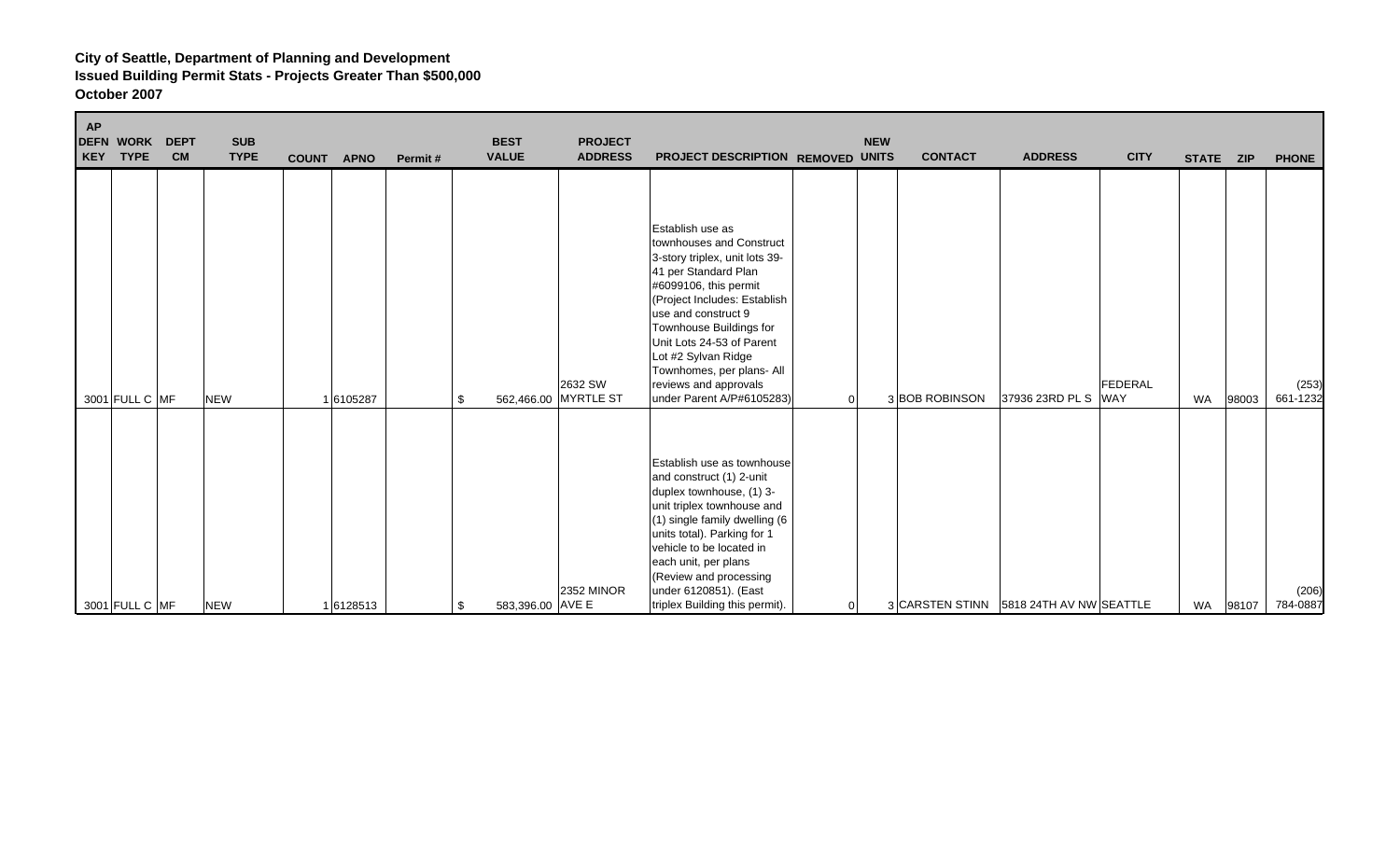| <b>AP</b><br><b>DEFN WORK</b><br><b>DEPT</b><br><b>TYPE</b><br><b>CM</b><br>KEY | <b>SUB</b><br><b>TYPE</b> | <b>APNO</b><br><b>COUNT</b> | Permit# | <b>BEST</b><br><b>VALUE</b> | <b>PROJECT</b><br><b>ADDRESS</b> | PROJECT DESCRIPTION REMOVED UNITS                                                                                                                                                                                                                         |                | <b>NEW</b><br><b>CONTACT</b> | <b>ADDRESS</b>             | <b>CITY</b>    | STATE ZIP |       | <b>PHONE</b>      |
|---------------------------------------------------------------------------------|---------------------------|-----------------------------|---------|-----------------------------|----------------------------------|-----------------------------------------------------------------------------------------------------------------------------------------------------------------------------------------------------------------------------------------------------------|----------------|------------------------------|----------------------------|----------------|-----------|-------|-------------------|
| 3001 FULL C MF                                                                  | <b>NEW</b>                | 1 6129306                   |         | 595,655.00 NW<br>\$         | 5701 20TH AVE                    | Construct 4 unit<br>townhouses and occupy per<br>plan this permit(Establish<br>use as multifamily<br>townhouses, 4 bldgs 14<br>units. Construct (2) 3 units<br>and (2) 4 units townhouses<br>process and review for 4<br>AP's under project #<br>6116957) | 0              | <b>JESSICA</b><br>4 KNUTSON  | 3600 FREMONT<br>AVE N      | <b>SEATTLE</b> | <b>WA</b> | 98103 | (206)<br>634-3074 |
| 3001 FULL C MF                                                                  | <b>NEW</b>                | 1 6129307                   |         | 595,655.00 ST<br>\$         | 2000 NW 57TH                     | Construct 4 unit<br>townhouses and occupy per<br>plan this permit(Establish<br>use as multifamily<br>townhouses, 4 bldgs 14<br>units. Construct (2) 3 units<br>and (2) 4 units townhouses<br>process and review for 4<br>AP's under project #<br>6116957) | U              | <b>JESSICA</b><br>4 KNUTSON  | 3600 FREMONT<br>AVE N      | <b>SEATTLE</b> | <b>WA</b> | 98103 | (206)<br>634-3074 |
| 3001 FULL C MF                                                                  | <b>NEW</b>                | 1 6103216                   |         | 637,111.00 W<br>\$          | 2042 14TH AVE                    | Establish use and<br>Construct 4 unit<br>townhouses with attached<br>garages per plans. (reviews<br>and processing for 2 A/Ps<br>under 6103216)                                                                                                           | $\overline{0}$ | 7 JARED HOKE                 | 911 WESTERN<br>AVE STE 406 | <b>SEATTLE</b> | <b>WA</b> | 98104 | (206)<br>264-7744 |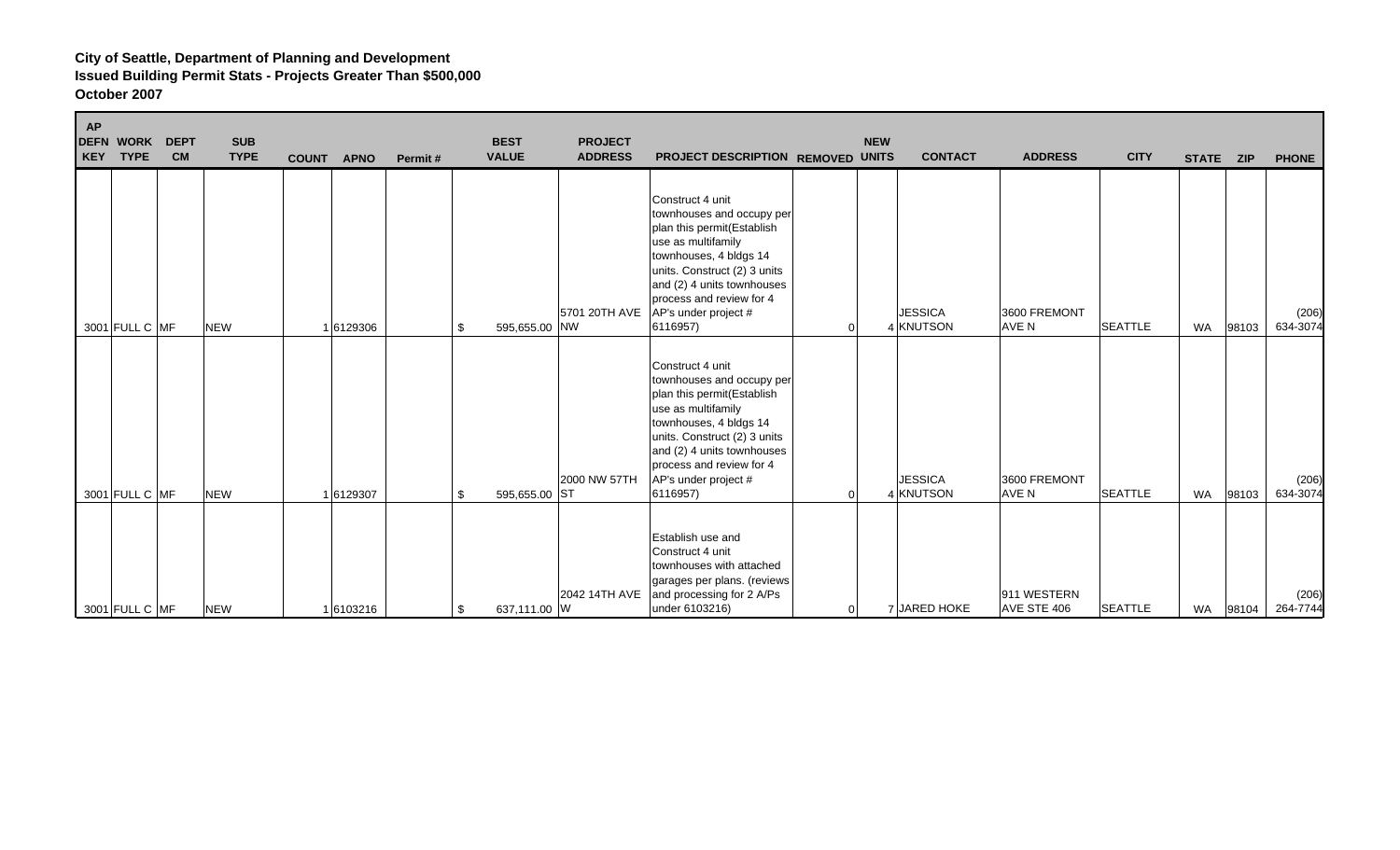| <b>AP</b> | <b>DEFN WORK</b><br><b>KEY TYPE</b> | <b>DEPT</b><br><b>CM</b> | <b>SUB</b><br><b>TYPE</b> | COUNT APNO | Permit# | <b>BEST</b><br><b>VALUE</b>   | <b>PROJECT</b><br><b>ADDRESS</b> | PROJECT DESCRIPTION REMOVED UNITS                                                                                                                                                                                                                                                                                                                           | <b>NEW</b> | <b>CONTACT</b>                | <b>ADDRESS</b>              | <b>CITY</b>    | STATE ZIP |       | <b>PHONE</b>      |
|-----------|-------------------------------------|--------------------------|---------------------------|------------|---------|-------------------------------|----------------------------------|-------------------------------------------------------------------------------------------------------------------------------------------------------------------------------------------------------------------------------------------------------------------------------------------------------------------------------------------------------------|------------|-------------------------------|-----------------------------|----------------|-----------|-------|-------------------|
|           | 3001 FULL C MF                      |                          | <b>NEW</b>                | 16134213   |         | \$<br>657,385.00 114 16TH AVE |                                  | Construct 3 unit<br>townhouses (East) with<br>attached garage, per plan<br>(Establish use as Town<br>house and construct one 2<br>unit and one 3 unit<br>Townhouses with attached<br>garages. Review and<br>process for 2 ap's under<br>6102566)                                                                                                            | $\Omega$   | 3 DEBRAH WALKER 314 21ST AV E |                             | <b>SEATTLE</b> | <b>WA</b> | 98112 | (206)<br>329-3593 |
|           | 3001 FULL C MF                      |                          | <b>NEW</b>                | 1 6114643  |         | \$<br>668,442.00 TRENTON ST   | 803 SW                           | Establish use and construct<br>four-unit townhouse with<br>attached garages and<br>penthouse stair and roof<br>deck for unit 2A, per plan<br>(review and processing<br>under parent A/P<br>#6107934).                                                                                                                                                       | 0          | 4 CHRIS VANVICK               | 4440 52ND AVE.<br><b>SW</b> | <b>SEATTLE</b> | WA        | 98116 | (206)<br>935-7024 |
|           | 3001 FULL C MF                      |                          | <b>NEW</b>                | 1 6105283  |         | \$<br>714,102.00 HEIGHTS DR   | 2651 SW<br>SYLVAN                | Establish use as townhouse<br>and Construct 3-story 4-<br>plex, unit lots 24-27 per<br>Standard Plan #6102665,<br>this permit (Project<br>Includes: Establish use and<br>construct 9 Townhouse<br>Buildings for Unit Lots 24-<br>53 of Parent Lot #2 Sylvan<br>Ridge Townhomes), per<br>plans- (All reviews and<br>processing under Parent<br>A/P#6105283). | 0          | 4 BOB ROBINSON                | 37936 23RD PL S WAY         | FEDERAL        | WA        | 98003 | (253)<br>661-1232 |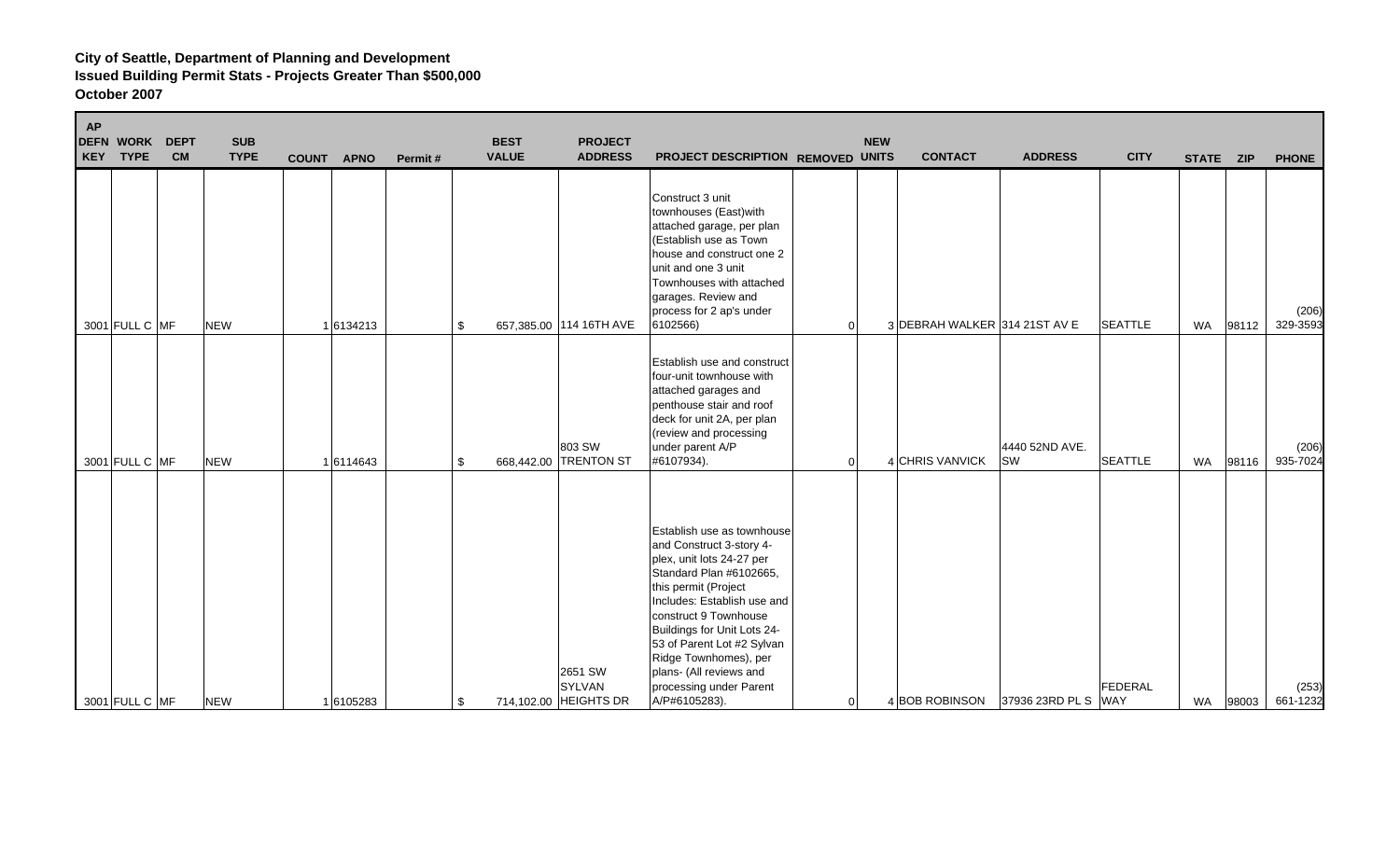| <b>AP</b> | <b>DEFN WORK</b><br>KEY TYPE | <b>DEPT</b><br><b>CM</b> | <b>SUB</b><br><b>TYPE</b> | COUNT APNO | Permit# | <b>BEST</b><br><b>VALUE</b> | <b>PROJECT</b><br><b>ADDRESS</b>           | PROJECT DESCRIPTION REMOVED UNITS                                                                                                                                                                                                                                                                                                                       |   | <b>NEW</b> | <b>CONTACT</b> | <b>ADDRESS</b>      | <b>CITY</b>           | STATE ZIP |       | <b>PHONE</b>      |
|-----------|------------------------------|--------------------------|---------------------------|------------|---------|-----------------------------|--------------------------------------------|---------------------------------------------------------------------------------------------------------------------------------------------------------------------------------------------------------------------------------------------------------------------------------------------------------------------------------------------------------|---|------------|----------------|---------------------|-----------------------|-----------|-------|-------------------|
|           | 3001 FULL C MF               |                          | <b>NEW</b>                | 16105284   | \$      |                             | 2661 SW<br>SYLVAN<br>714,102.00 HEIGHTS DR | Establish use as<br>townhouses and Construct<br>3-story 4-plex, unit lots 28-<br>31 per Standard Plan<br>#6102665, this permit<br>(Project Includes: Establish<br>use and construct 9<br>Townhouse Buildings for<br>Unit Lots 24-53 of Parent<br>Lot #2 Sylvan Ridge<br>Townhomes, per plans- All<br>reviews and approvals<br>under Parent A/P#6105283) | 0 |            | 4 BOB ROBINSON | 37936 23RD PL S     | FEDERAL<br><b>WAY</b> | WA        | 98003 | (253)<br>661-1232 |
|           | 3001 FULL C MF               |                          | <b>NEW</b>                | 16105286   | \$      |                             | 2681 SW<br>SYLVAN<br>714,102.00 HEIGHTS DR | Establish use as<br>townhouses and Construct<br>3-story 4-plex, unit lots 35-<br>38 per Standard Plan<br>#6102665, this permit<br>(Project Includes: Establish<br>use and construct 9<br>Townhouse Buildings for<br>Unit Lots 24-53 of Parent<br>Lot #2 Sylvan Ridge<br>Townhomes, per plans- All<br>reviews and approvals<br>under Parent A/P#6105283) | 0 |            | 4 BOB ROBINSON | 37936 23RD PL S WAY | FEDERAL               | WA        | 98003 | (253)<br>661-1232 |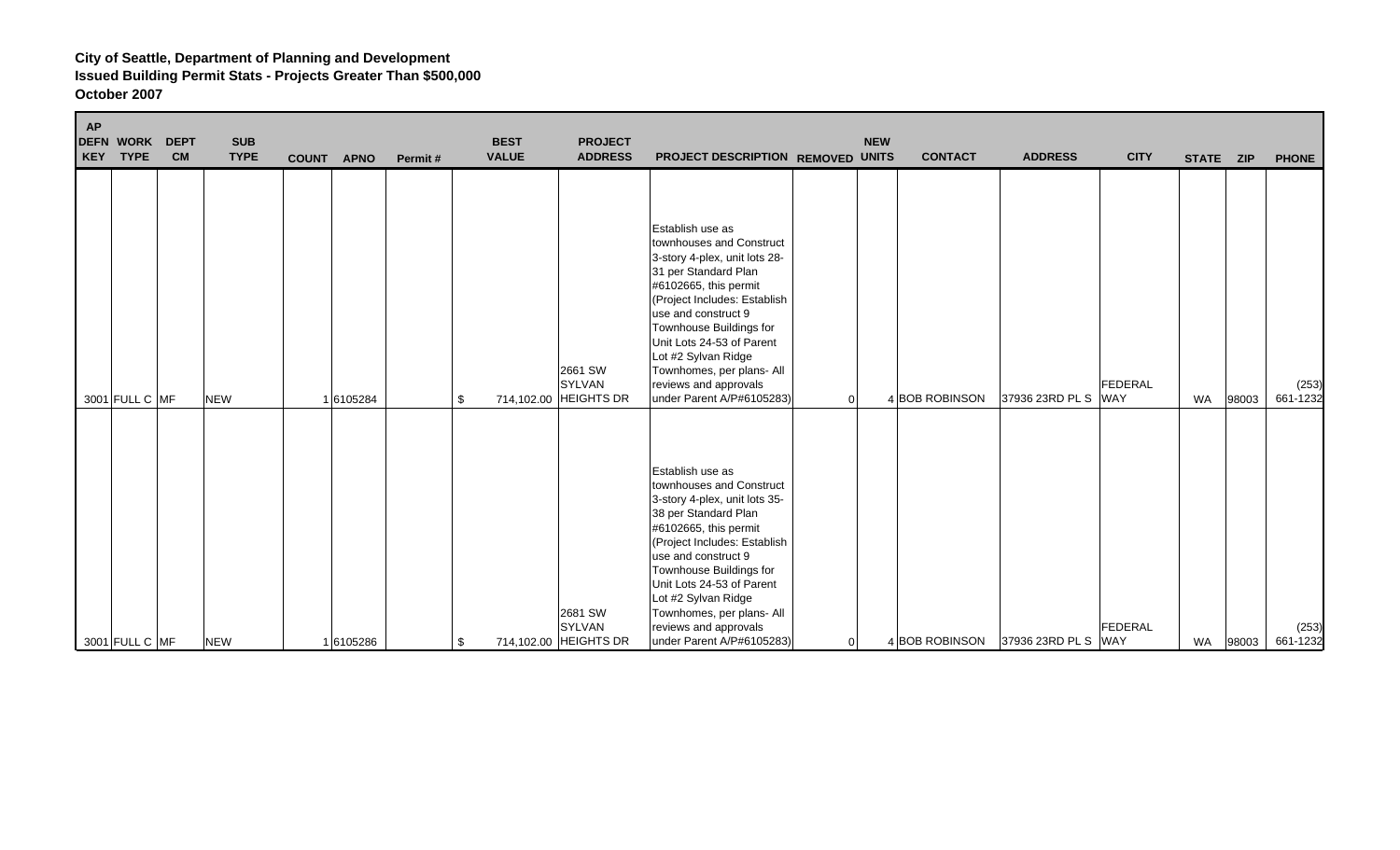| AP | <b>DEFN WORK</b><br>KEY TYPE | <b>DEPT</b><br><b>CM</b> | <b>SUB</b><br><b>TYPE</b> | <b>COUNT</b> | <b>APNO</b> | Permit# | <b>BEST</b><br><b>VALUE</b> | <b>PROJECT</b><br><b>ADDRESS</b> | PROJECT DESCRIPTION REMOVED UNITS                                                                                                                                                                                                                           | <b>NEW</b>     | <b>CONTACT</b> | <b>ADDRESS</b>                               | <b>CITY</b>    | STATE ZIP |       | <b>PHONE</b>      |
|----|------------------------------|--------------------------|---------------------------|--------------|-------------|---------|-----------------------------|----------------------------------|-------------------------------------------------------------------------------------------------------------------------------------------------------------------------------------------------------------------------------------------------------------|----------------|----------------|----------------------------------------------|----------------|-----------|-------|-------------------|
|    | 3001 FULL C MF               |                          | <b>NEW</b>                |              | 16141773    | \$      | 767,099.00 ST               | 311 W GALER                      | Construct common<br>underground garage with<br>two 4-unit apartment<br>buildings, six apartments<br>and two live-work units<br>above. (Construct south 2-<br>unit ground related<br>apartment building, per<br>plans. Review and process<br>under 6126997). | $\Omega$       | 2 JILL BURDEEN | 4302 SW ALASKA<br><b>STREET SUITE</b><br>200 | <b>SEATTLE</b> | WA        | 98116 | (206)<br>933-1150 |
|    | 3001 FULL C MF               |                          | <b>NEW</b>                |              | 16125252    | \$      | 767,502.00 AVE N            | <b>10501 STONE</b>               | Establish use as<br>townhouses, contruct a 6<br>unit townhouse structure<br>with attached garages bldg<br>B at SE corner, per plans.<br>(Processing and review<br>under AP # 6122589).                                                                      | $\Omega$       | 6 SETH HALE    | 3607 1ST AV NW SEATTLE                       |                | WA        | 98107 | (206)<br>367-1382 |
|    | 3001 FULL C MF               |                          | <b>NEW</b>                |              | 16125253    | \$      | 809,676.00 WAY              | 1214 N<br>NORTHGATE              | Establish use as<br>townhouses, contruct a 6<br>unit townhouse structure<br>with attached garages bldg<br>C at NW corner, per plans.<br>(Processing and review<br>under AP # 6122589).                                                                      | $\overline{0}$ | 6 SETH HALE    | 3607 1ST AV NW SEATTLE                       |                | WA        | 98107 | (206)<br>367-1382 |
|    | 3001 FULL C MF               |                          | <b>NEW</b>                |              | 16125255    | \$      | 811,953.00 WAY              | 1240 N<br><b>NORTHGATE</b>       | Establish use as<br>townhouses, contruct a 6<br>unit townhouse structure<br>with attached garages bldg<br>E at SW corner, per plans.<br>(Processing and review<br>under AP # 6122589).                                                                      | 0              | 6 SETH HALE    | 3607 1ST AV NW SEATTLE                       |                | WA        | 98107 | (206)<br>367-1382 |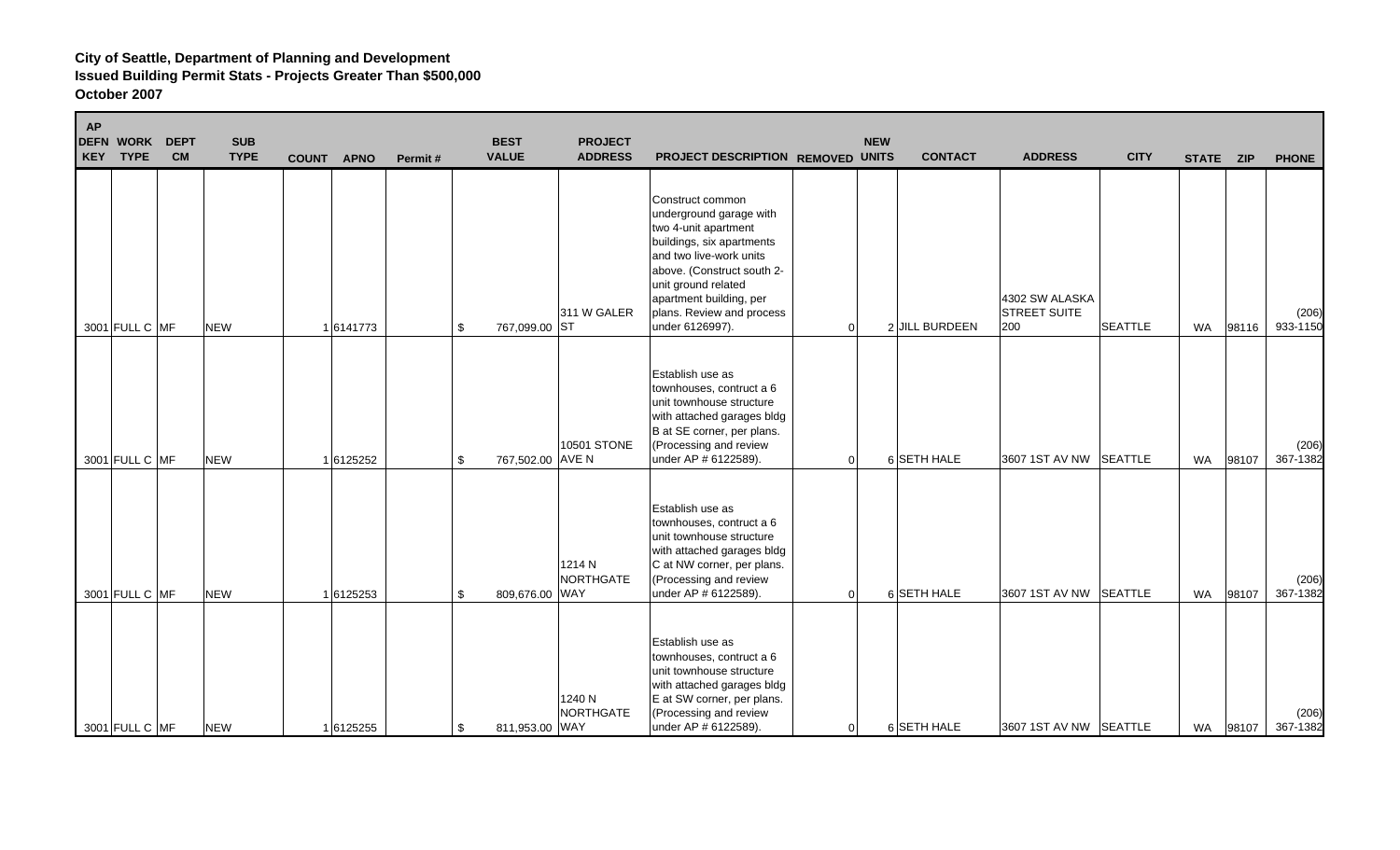| <b>AP</b><br><b>DEFN WORK</b><br><b>DEPT</b><br><b>TYPE</b><br><b>CM</b><br>KEY | <b>SUB</b><br><b>TYPE</b> | <b>COUNT</b><br><b>APNO</b><br>Permit# | <b>BEST</b><br><b>PROJECT</b><br><b>ADDRESS</b><br><b>VALUE</b> | PROJECT DESCRIPTION REMOVED UNITS                                                                                                                                                                                          |          | <b>NEW</b> | <b>CONTACT</b> | <b>ADDRESS</b>                               | <b>CITY</b>    | STATE ZIP |       | <b>PHONE</b>      |
|---------------------------------------------------------------------------------|---------------------------|----------------------------------------|-----------------------------------------------------------------|----------------------------------------------------------------------------------------------------------------------------------------------------------------------------------------------------------------------------|----------|------------|----------------|----------------------------------------------|----------------|-----------|-------|-------------------|
| 3001 FULL C MF                                                                  | <b>NEW</b>                | 1 6125254                              | \$<br>1234 N<br>NORTHGATE<br>834,569.00 WAY                     | Establish use as<br>townhouses, contruct a 6<br>unit townhouse structure<br>with attached garages at<br>middle bldg D. per plans.<br>(Processing and review<br>under AP # 6122589).                                        |          |            | 6 SETH HALE    | 3607 1ST AV NW SEATTLE                       |                | <b>WA</b> | 98107 | (206)<br>367-1382 |
| 3001 FULL C MF                                                                  | <b>NEW</b>                | 1 6122589                              | \$<br>10515 STONE<br>914,261.00 AVE N                           | Establish use as<br>townhouses, construct a 5<br>unit townhouse structure<br>with attached garages bldg<br>A at NE corner, per plans.<br>(Processing and review for<br>6125252,6125253,6125254<br>.6125255 under this AP). | $\Omega$ |            | 5 SETH HALE    | 3607 1ST AV NW SEATTLE                       |                | <b>WA</b> | 98107 | (206)<br>367-1382 |
| 3001 FULL C MF                                                                  | <b>NEW</b>                | 16113835                               | 2371 HARBOR<br>1,313,493.00 AVE SW                              | Establish use as<br>townhouses. Construct one<br>new 7-unit 3-story<br>townhouse with attached<br>garages per plan. (Includes<br>routing and review for AP<br>#6117746)                                                    |          |            | 7 JILL BURDEEN | 4302 SW ALASKA<br><b>STREET SUITE</b><br>200 | <b>SEATTLE</b> | WA        | 98116 | (206)<br>933-1150 |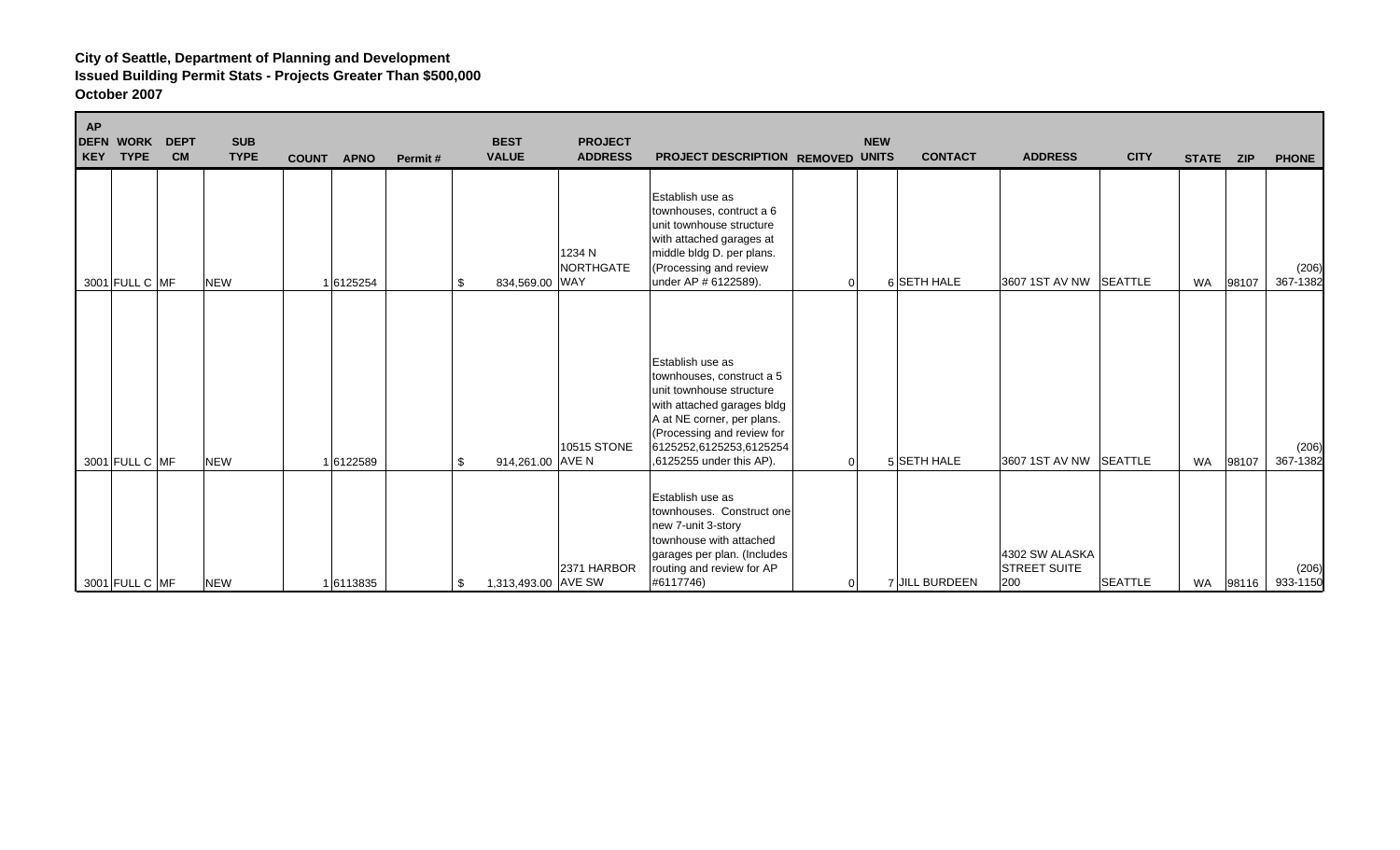| <b>AP</b><br><b>DEFN WORK</b><br><b>DEPT</b><br><b>CM</b><br>KEY TYPE | <b>SUB</b><br><b>TYPE</b> | <b>COUNT</b><br><b>APNO</b> | Permit# | <b>BEST</b><br><b>VALUE</b> | <b>PROJECT</b><br><b>ADDRESS</b> | PROJECT DESCRIPTION REMOVED UNITS                                                                                                                                                                                                                              |          | <b>NEW</b> | <b>CONTACT</b>             | <b>ADDRESS</b>                               | <b>CITY</b>       | STATE ZIP |       | <b>PHONE</b>      |
|-----------------------------------------------------------------------|---------------------------|-----------------------------|---------|-----------------------------|----------------------------------|----------------------------------------------------------------------------------------------------------------------------------------------------------------------------------------------------------------------------------------------------------------|----------|------------|----------------------------|----------------------------------------------|-------------------|-----------|-------|-------------------|
| 3001 FULL C MF                                                        | <b>NEW</b>                | 1 6129667                   |         | 1,337,818.00 ST<br>\$.      | 315 W GALER                      | Construct common<br>underground garage with<br>two 4-unit apartment<br>buildings, six apartments<br>and two live-work units<br>above. (Construct north 2-<br>unit and two live-work<br>ground related apartment<br>buildings with garage<br>below, per plans.) | 0        |            | 4 JILL BURDEEN             | 4302 SW ALASKA<br><b>STREET SUITE</b><br>200 | <b>SEATTLE</b>    | WA        | 98116 | (206)<br>933-1150 |
| 3001 FULL C MF                                                        | <b>NEW</b>                | 1 6133154                   |         | 2,765,091.00 AVE<br>\$      | 1823 TERRY                       | Phase I of III for<br>construction of a 34-story<br>mixed use retail &<br>residential building. (<br>Shoring & Excavation Only<br>this permit). Per plans.                                                                                                     | O        |            | 0 JODI PATTERSON VIEW DR S | <b>26456 MARINE</b>                          | <b>DES MOINES</b> | WA        | 98198 | (425)<br>681-4718 |
| 3001 FULL C MF                                                        | <b>NEW</b>                | 1 6125115                   |         | 3,500,000.00 AVE N<br>\$    | 115 AURORA                       | Phase 2 of 3: Construct a<br>mixed occupancy structure -<br>Concrete base structure<br>shell only, Build per plans.                                                                                                                                            | $\Omega$ |            | 127 TIM BECKER             | 303 BATTERY ST SEATTLE                       |                   | <b>WA</b> | 98121 | (206)<br>443-9790 |
| 3001 FULL C MF                                                        | <b>NEW</b>                | 6086808                     |         | 4,784,067.00 AVE S<br>-S    | 5270 RAINIER                     | Construct 4-story mixed<br>use building with<br>underground parking,<br>occupy per plans.<br>Mechanical included.                                                                                                                                              | 0        |            | 50 DEAN KRALIOS            | 911 WESTERN AV<br>#200                       | <b>SEATTLE</b>    | WA        | 98104 | (206)<br>623-1104 |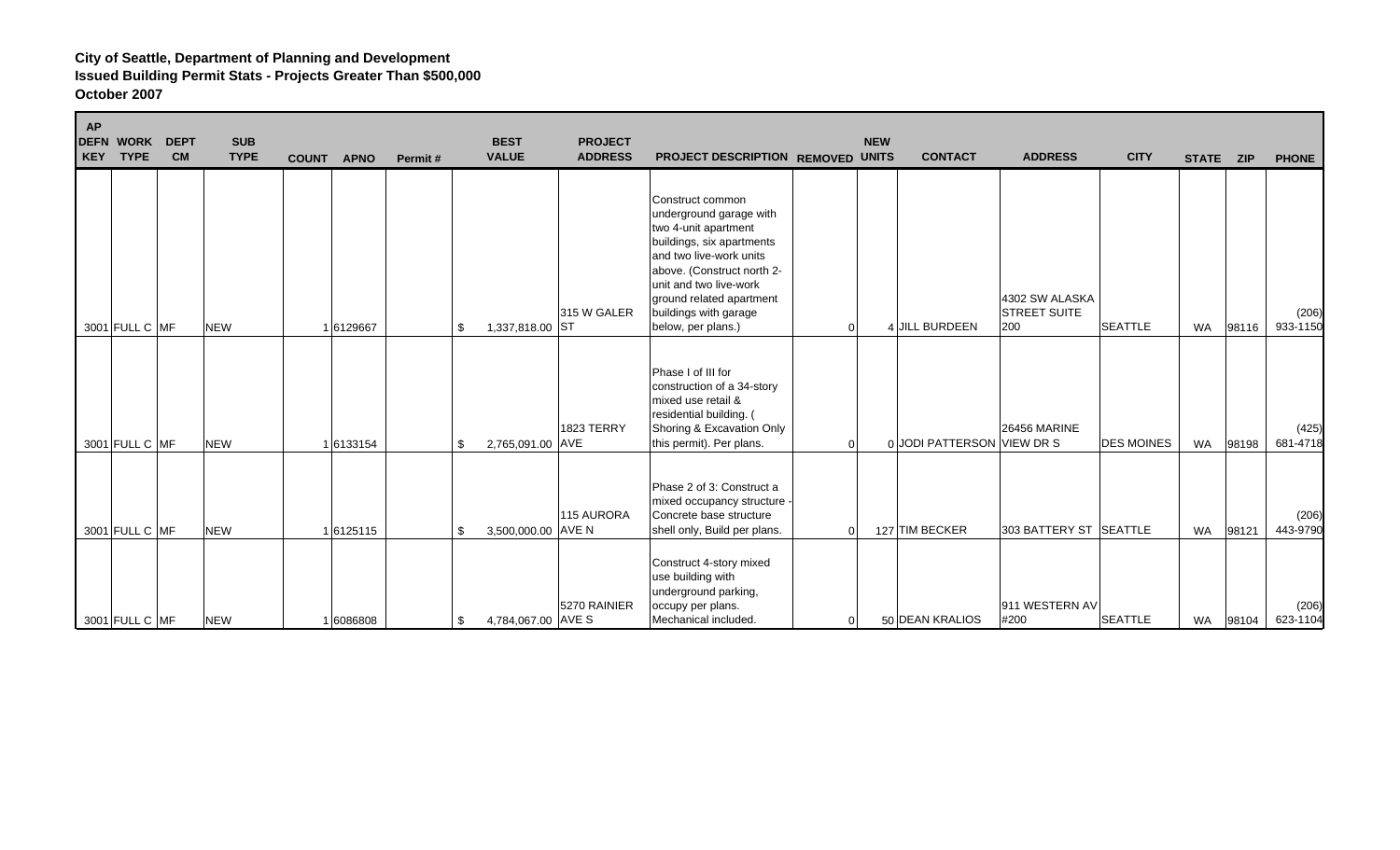| <b>AP</b> | <b>DEFN WORK</b><br>KEY TYPE | <b>DEPT</b><br><b>CM</b> | <b>SUB</b><br><b>TYPE</b> | <b>COUNT</b> | <b>APNO</b> | Permit# | <b>BEST</b><br><b>VALUE</b> | <b>PROJECT</b><br><b>ADDRESS</b> | PROJECT DESCRIPTION REMOVED UNITS                                                                                                                                                                                                                                                  |              | <b>NEW</b> | <b>CONTACT</b>                                             | <b>ADDRESS</b>                            | <b>CITY</b>    | STATE ZIP |       | <b>PHONE</b>      |
|-----------|------------------------------|--------------------------|---------------------------|--------------|-------------|---------|-----------------------------|----------------------------------|------------------------------------------------------------------------------------------------------------------------------------------------------------------------------------------------------------------------------------------------------------------------------------|--------------|------------|------------------------------------------------------------|-------------------------------------------|----------------|-----------|-------|-------------------|
|           | 3001 FULL C MF               |                          | <b>NEW</b>                |              | 1 6092824   |         | 6,676,230.00 AVE E<br>\$    | 2946 EASTLAKE                    | Phase II of II for<br>construction of a new mixed<br>use structure and<br>accessory parking,<br>complete building structural<br>& architectural shell and<br>core, and occupy per plans<br>and MUP#3004646.                                                                        | $\Omega$     |            | 52 LAURA BACHMAN AV 300                                    | 2003 WESTERN                              | <b>SEATTLE</b> | <b>WA</b> | 98121 | (206)<br>728-1912 |
|           | 3001 FULL C MF               |                          | <b>NEW</b>                |              | 1 6120866   |         | 6,761,000.00 AVE NE<br>\$   | 7104<br><b>WOODLAWN</b>          | Phase II of III for<br>construction of two, six-<br>story structures/ Retail, 236<br>Apartments, accessory<br>parking/Excavation &<br>(Const.concrete shell base<br>structure Only this permit).<br>Build per plans (Construct 1<br>6-story structure containing<br>retail & apts. | $\Omega$     |            | <b>THOMAS</b><br>0BARTHOLOMEW 2025 1ST AV #420 SEATTLE     |                                           |                | WA        | 98121 | (206)<br>727-2183 |
|           | <b>MULTIFAMILY NEW</b>       |                          |                           | 30           |             |         | 42,352,252.00<br>Ŝ.         |                                  |                                                                                                                                                                                                                                                                                    | $\mathbf{0}$ | 333        |                                                            |                                           |                |           |       |                   |
|           | 3001 FULL C SF/D             |                          | <b>NEW</b>                |              | 16127894    |         | 515,034.00 DR NE<br>\$      | 3310 EAST<br>LAURELHURST         | Construct new single family<br>residence with attached<br>garage, per plans.                                                                                                                                                                                                       | $\Omega$     | -1         | JERRY GARCIA                                               | 159 S JACKSON<br>ST SUITE 600             | <b>SEATTLE</b> | <b>WA</b> | 98104 | (206)<br>624-5670 |
|           | $3001$ FULL + SF/D           |                          | <b>NEW</b>                |              | 16143087    |         | 612,172.00 LN<br>\$         | 5129 NE<br>LAURELCREST           | Establish use and construct<br>new single family dwelling<br>unit with attached garage,<br>per plans.                                                                                                                                                                              | $\Omega$     |            | <b>COLLEEN</b><br><b>BROWNE</b> (Seattle<br>1 Parks & Rec) | 800 MAYNARD<br><b>AVE S SUITE</b><br>#300 | <b>SEATTLE</b> | <b>WA</b> | 98134 | (206)<br>684-7359 |
|           | 3001 FULL C SF/D             |                          | <b>NEW</b>                |              | 1 6132380   |         | 826,124.00 E<br>\$          | 2307 43RD AVE                    | Construct duplex with<br>parking below, per plans.                                                                                                                                                                                                                                 | $\Omega$     |            | 2 CHAPIN KRAFFT                                            | PO BOX 99268                              | <b>SEATTLE</b> | <b>WA</b> | 98139 | (206)<br>284-1926 |